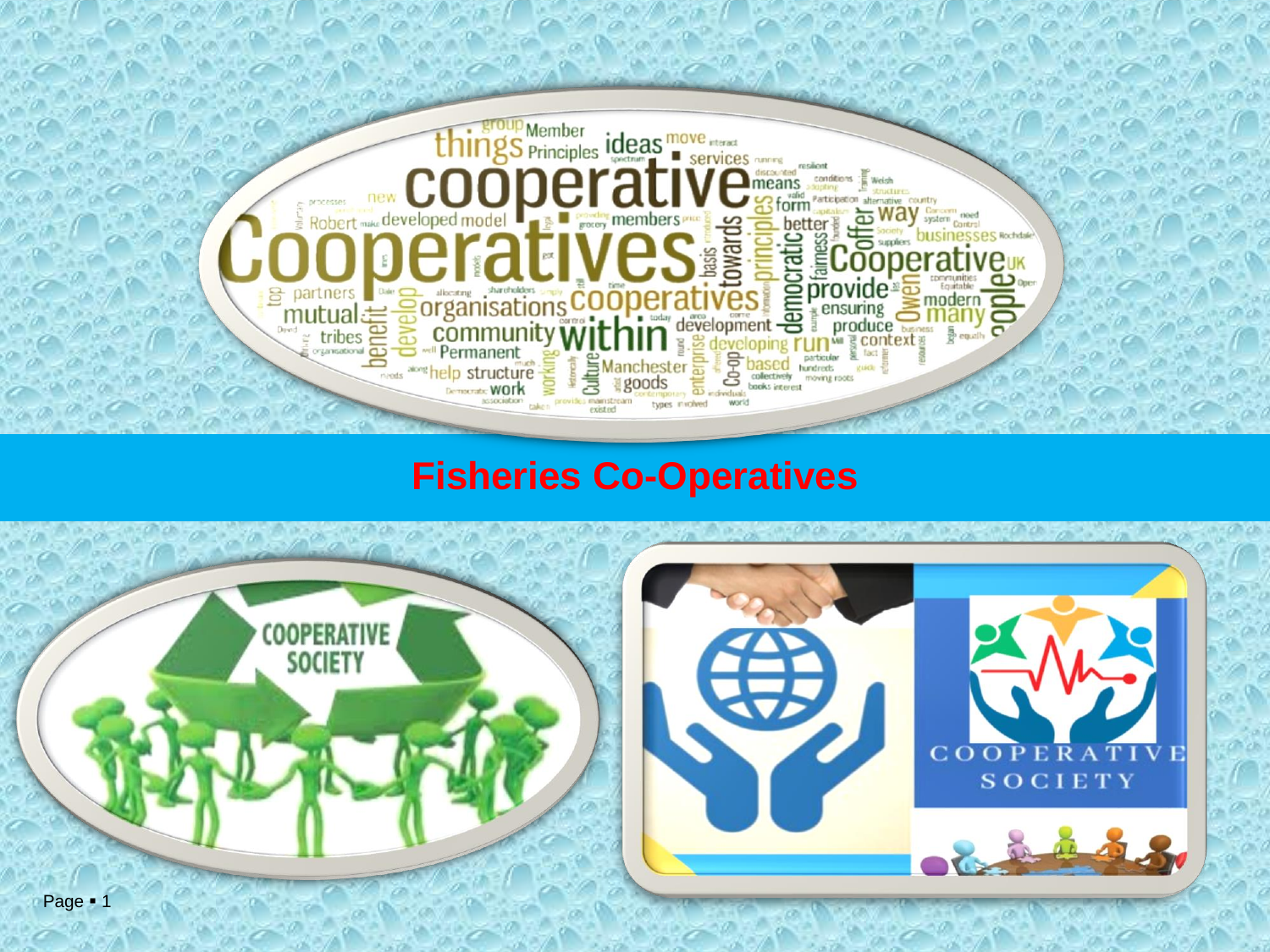# ▪Co-Operation: ▪The word "cooperation" literally designates the association of a number of people of small or limited means who organize themselves for self-help and mutual benefit from an enterprise.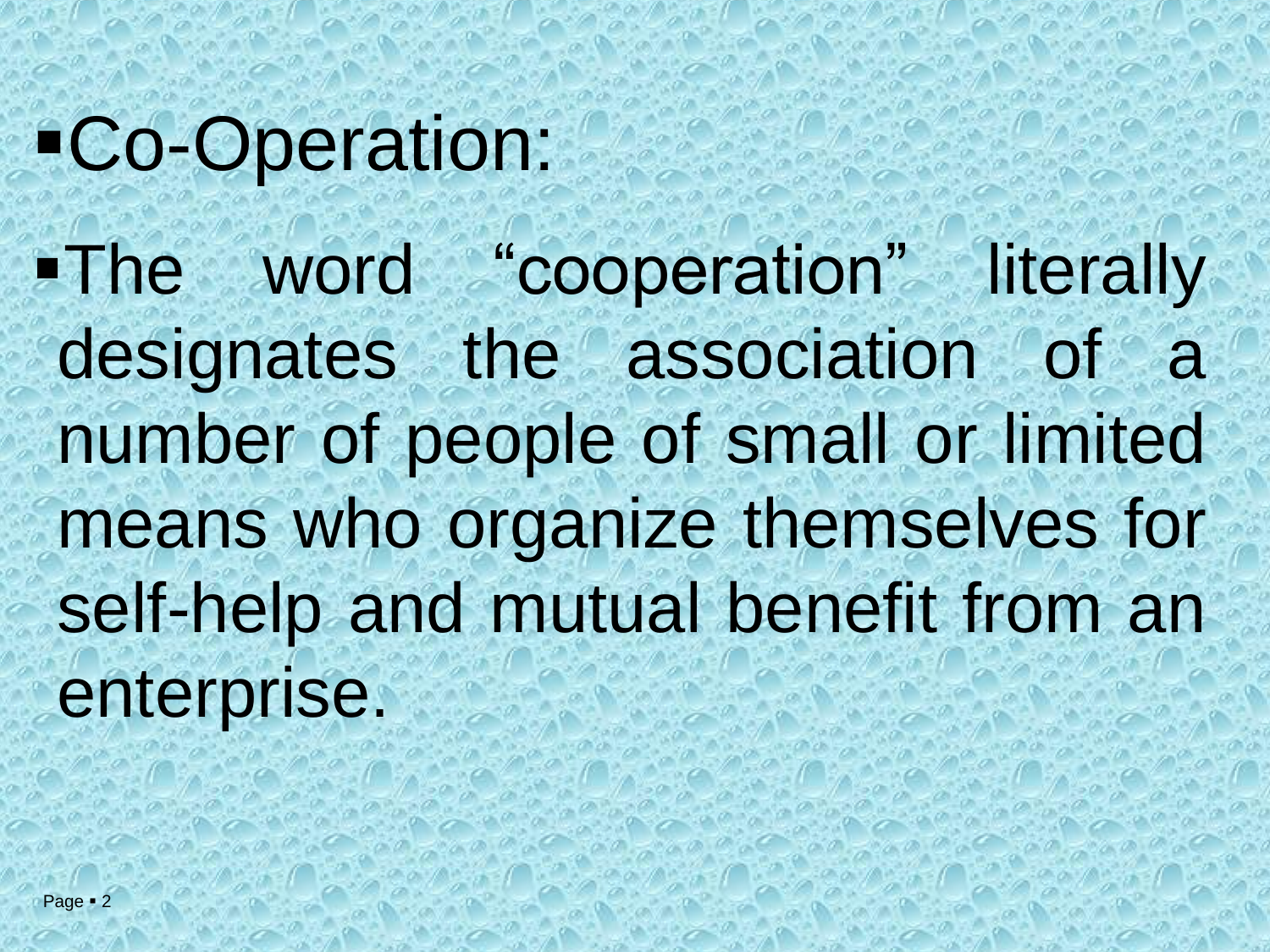## **Definition of co-operation**

**.** "an **association** for the purpose of joint trading, originating among the **weak** and conducted always in an **unselfish spirit** on such terms that all who are prepared to assume the **duties of membership** may **share its rewards** in **proportion to the degree in which they make use of the association.**" (C.R. Fay)

- cooperation as **voluntary association of individuals** having **common needs** who combine towards the achievement of **common economic needs** (V.L.Mehta) (its non-profit and selfless characteristics)
- "Cooperation is **self-help as well as mutual help**. It is a **joint enterprise** of those who are not financially strong and can not stand on their own legs and, therefore, come together not with a view to getting profits but to overcome disability arising out of want of **adequate financial resources** and thus better their economic condition." (K.N. Katju)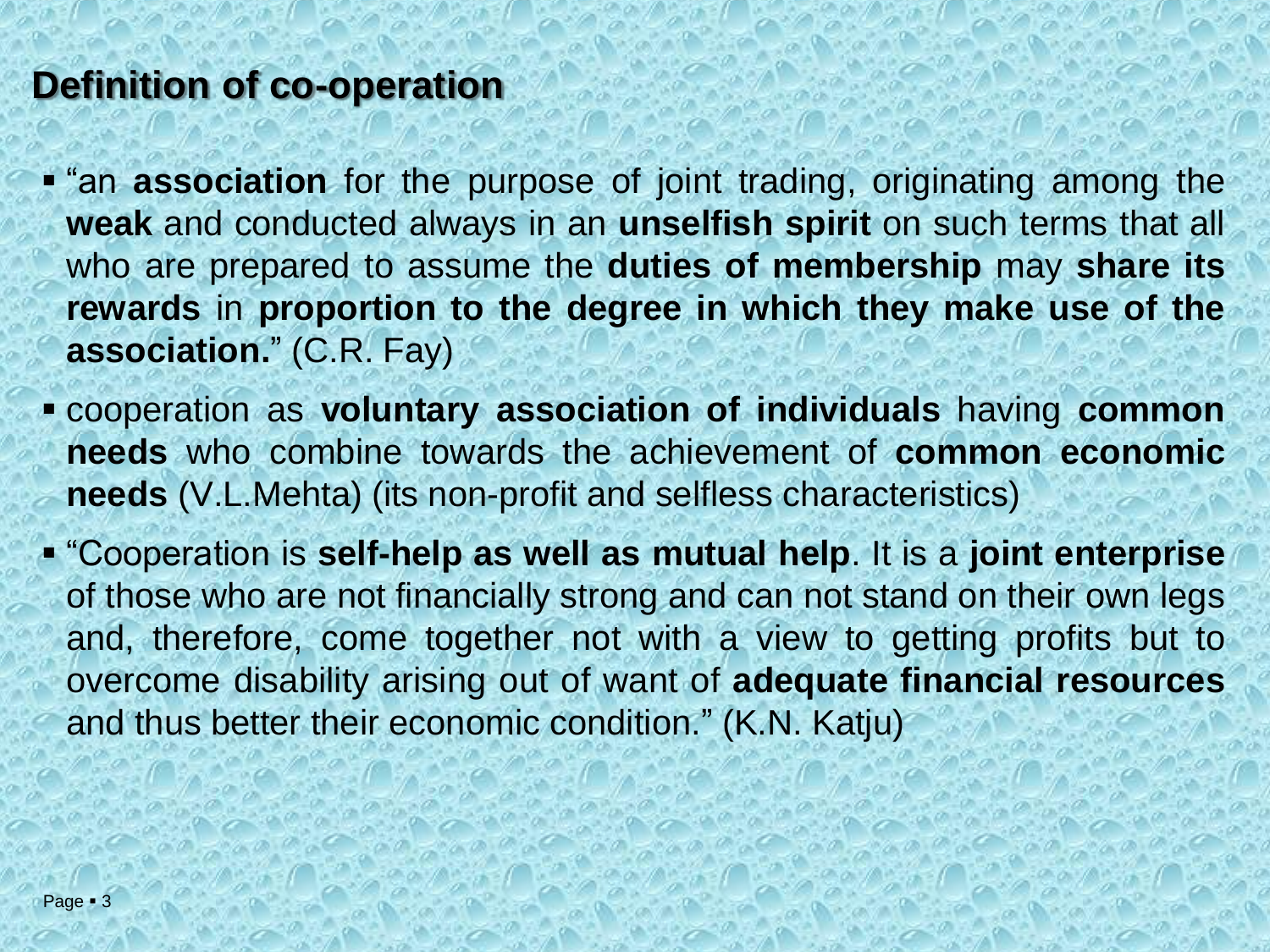#### **Cont..**

▪ "as a form of organization wherein **persons voluntarily associate** together as human beings on a **basis of equality**, for **the promotion of the economic interests of themselves**" (H. CALVERT)

▪ "A Cooperative is an **association of persons**, usually of **limited means**, who have **voluntarily joined** together to achieve a **common economic end** through the formation of a **democratically controlled business organization**, making *equitable contributions to the capital required* and *accepting a fair share of the risks and benefits of the undertaking*." (ILO)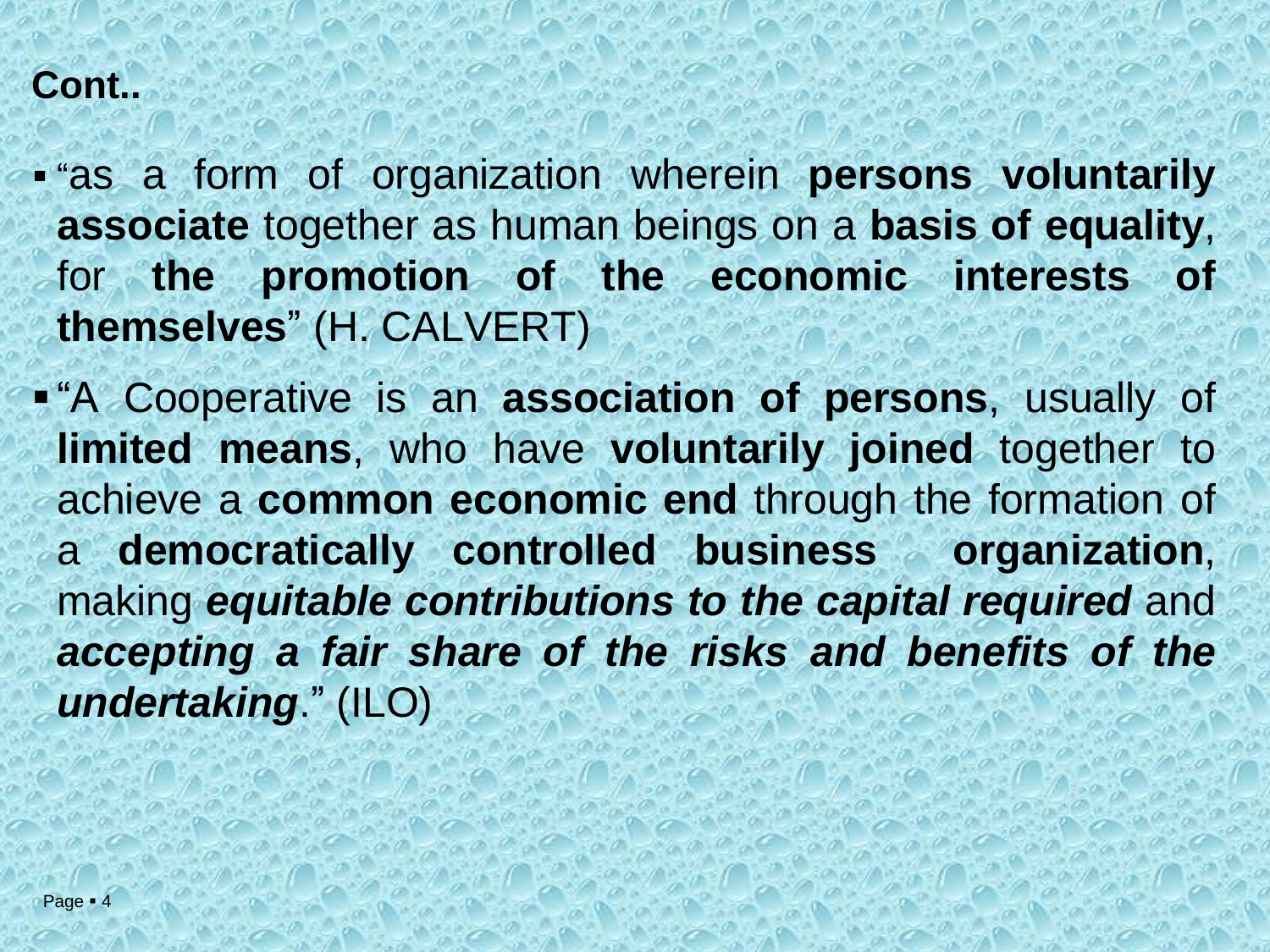## **WHY COOPERATIVES ?**

- Cooperation in this context is a joint enterprise of those who are not financially strong and can not survive in **competitive** and **monopolistic** market on their own.
	- to overcome the problem of inadequate financial resources.
	- Individual incapabilities to uplift their economic conditions primarily through mutual and joint effort.
- **. the cooperative organization emerges through voluntary association of** financially constrained individuals for the sake of their self-help through mutual help.
- *without any desire to enrich themselves by exploiting others*.
- **.** It is the inherent potential of unique economic gains of such an approach of mutual and selfless cooperation that it has attained the status of a cooperative movement for the uplift of Indian economy.
- **A cooperative does not aim to earn benefit like other type of organizations** but is only to render service to its members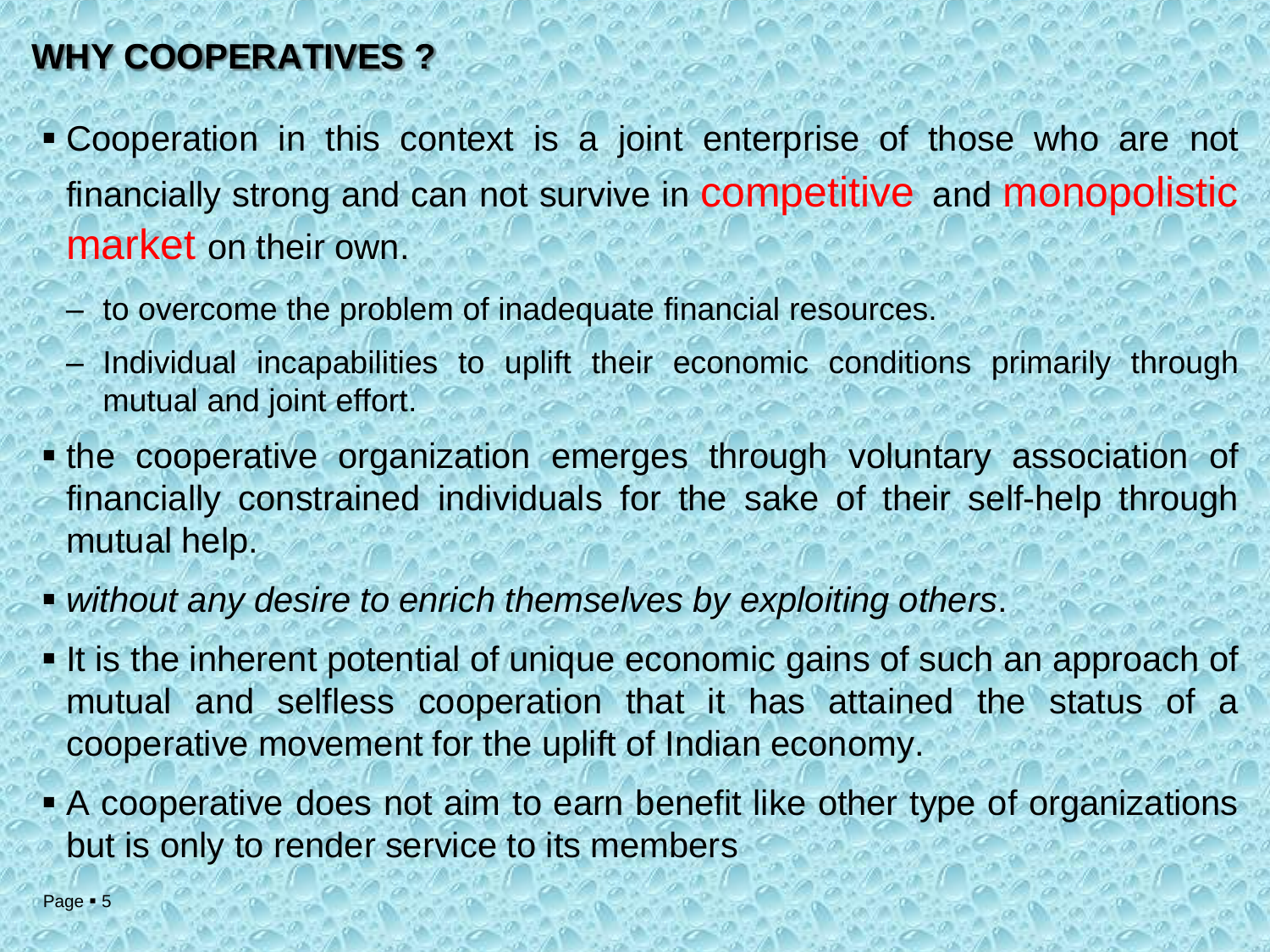## **Significance of cooperation to Indian Agriculture/ Fisheries**

- 75 per cent of India's population lives in rural areas, majority of which depends on agriculture for its livelihood.
- Typically characterized with small and medium sized holdings, large number of agricultural workers spread over a large area, low income generation and low savings Low rea

(Vicious circle of poverty)



- **Therefore farmers look upon agriculture not as business but only as a way** of life.
- Page 6 ▪ To come out from vicious circle of poverty, weaker sanction of peoples need an association like cooperative society.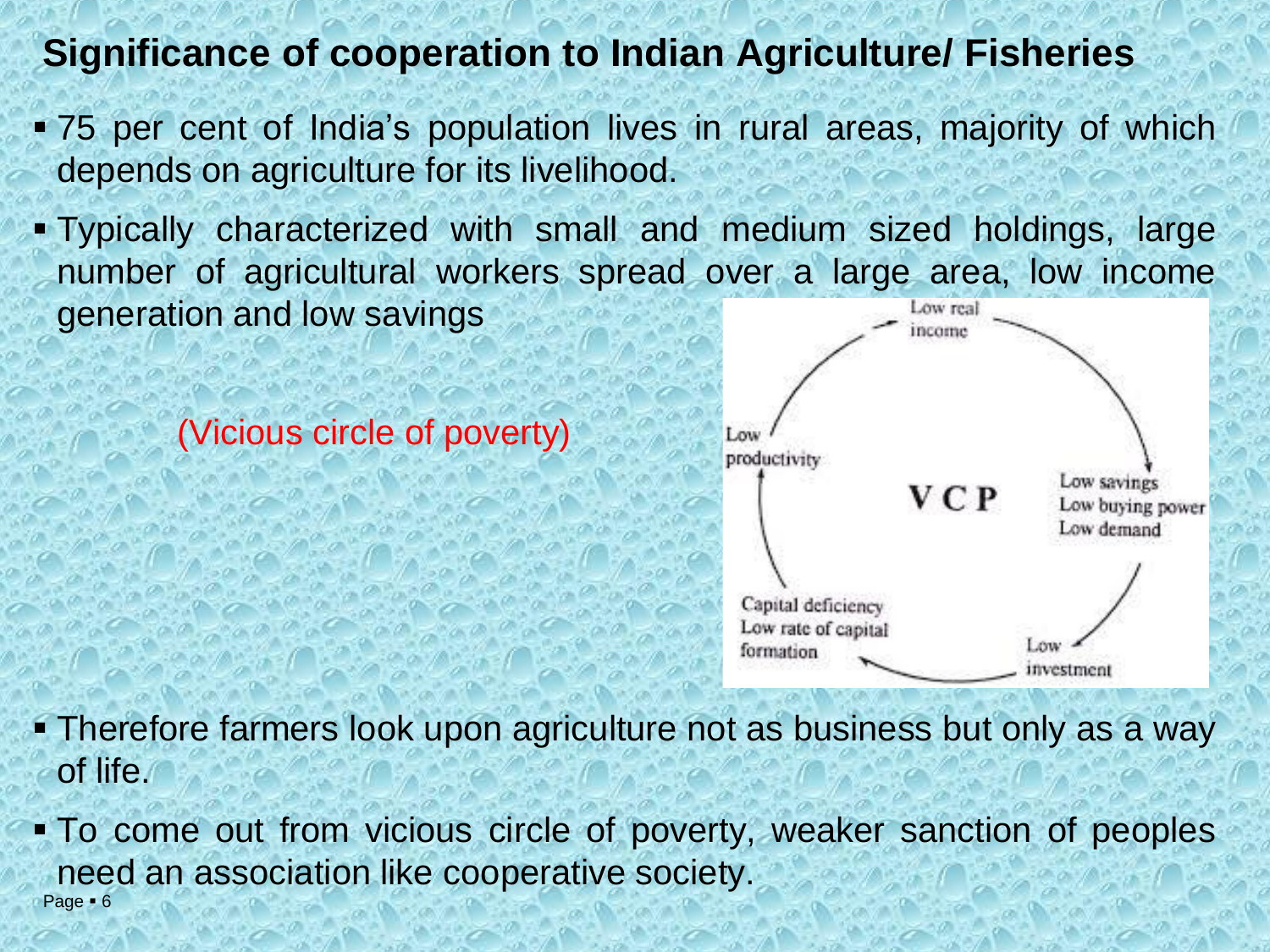## **Background of Cooperative Movement in India**

- Green Revolution during mid-1960's
	- introduction of improved seeds, fertilizers, irrigation, farm mechanization, etc.
	- involve substantial financial investment
	- compelling requirements of national food security
	- economic well being of farming community
- LIMITATIONS
	- the economic status is not financially sound to make such investments.
	- credit which drags him to exploitation of money lenders who charge exorbitant rates of interest.

**The adoption of principles of 'Cooperation' is the only solution for the progress of this type of agriculture and elimination of rural indebtedness**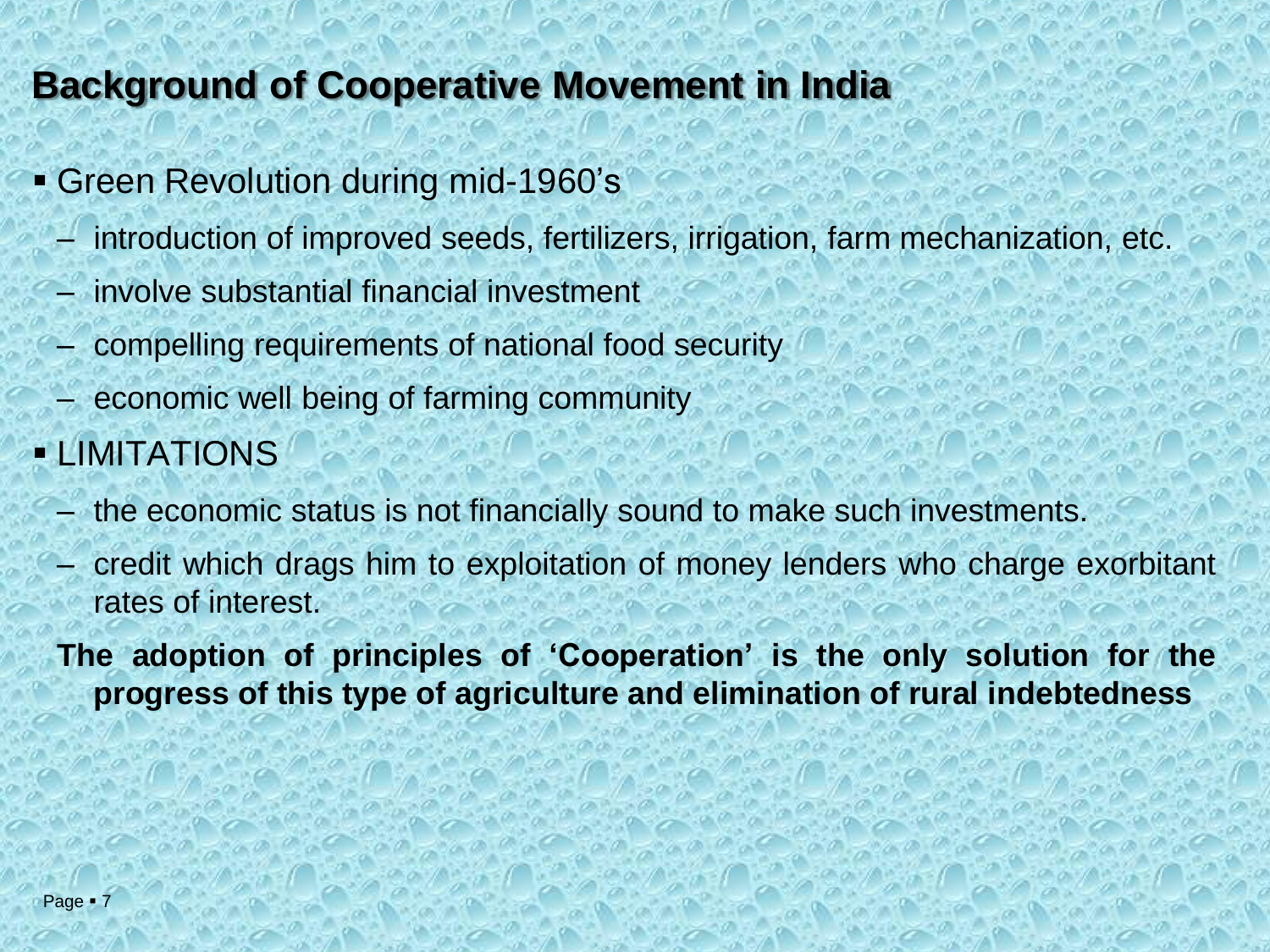## **Cont...**

- Cooperation was introduced in India in the beginning of twentieth century primarily for the supply of credit to agriculture
	- The basic objective of the cooperative movement in India was to **eradicate local money lenders** who usually exploit the farmers by charging unreasonable rates of interest.
	- **Agricultural credit societies were established with the promulgation of Cooperative Credit Societies Act 1904.**
	- In the beginning only small societies covering generally one per village **(LOCAL)** were considered to be most suitable for Indian conditions
	- But on account of small business and limited funds these societies could not effectively serve the needs of members.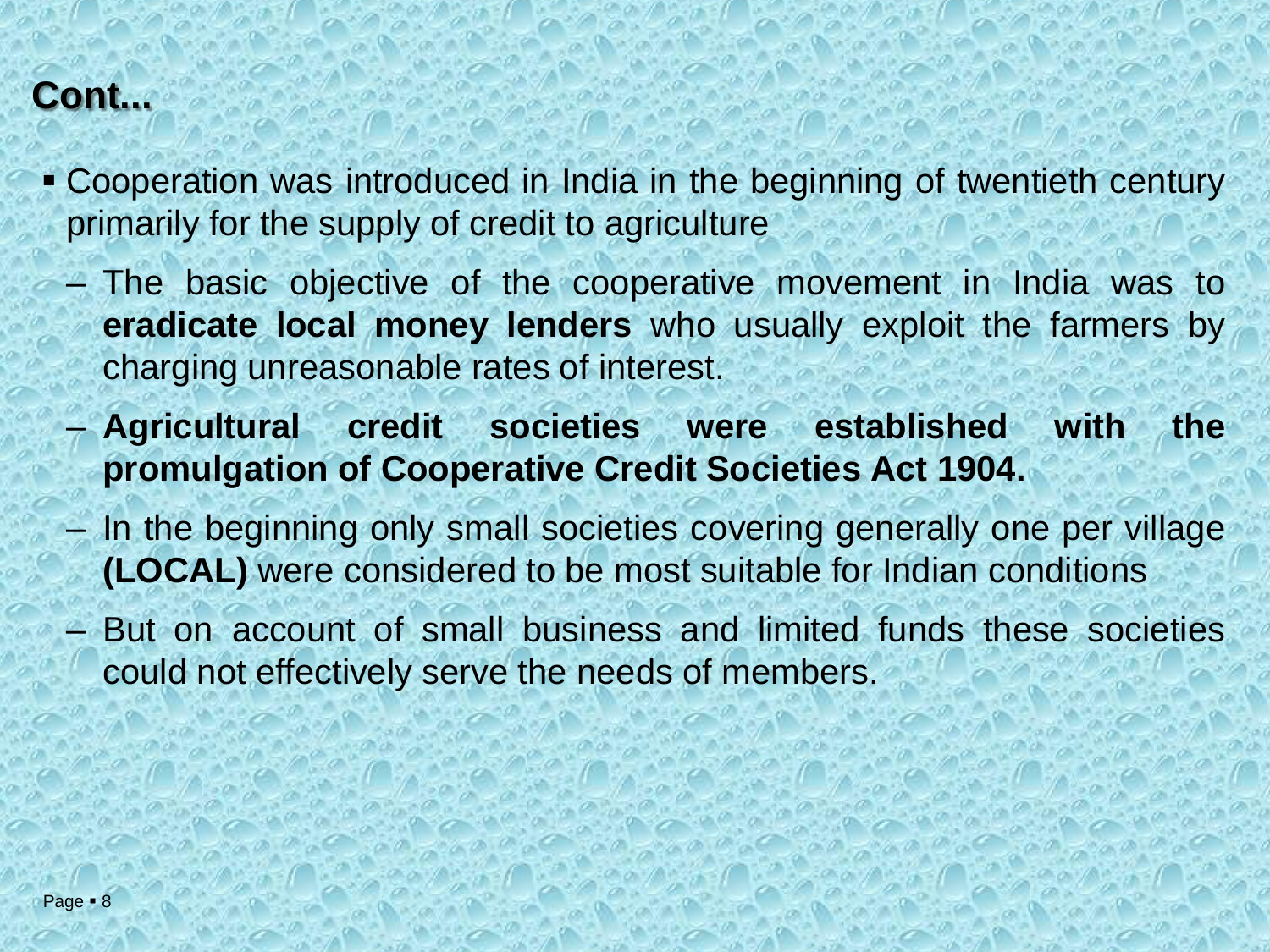## **Cont.…**

- The cooperative structure **expanded to strengthen the facility of credit in the form of large societies and cooperative banking** especially through supply of inputs like seed, fertilizer, weedicides, pesticides, etc **(INPUTS)**
- **Example 1** apart from easy availability of credit, the adoption of mechanization and efficient marketing of agricultural produce is a serious handicap of Indian agriculture
- The cooperative societies have great relevance **(IMPORTANCE/ ROLE)** to
	- provide credit,
	- to ensure availability of farm machinery on contract basis,
	- consolidation of small farming units through contract farming
	- joint marketing of farm produce in distant markets to draw maximum economic gains from farming.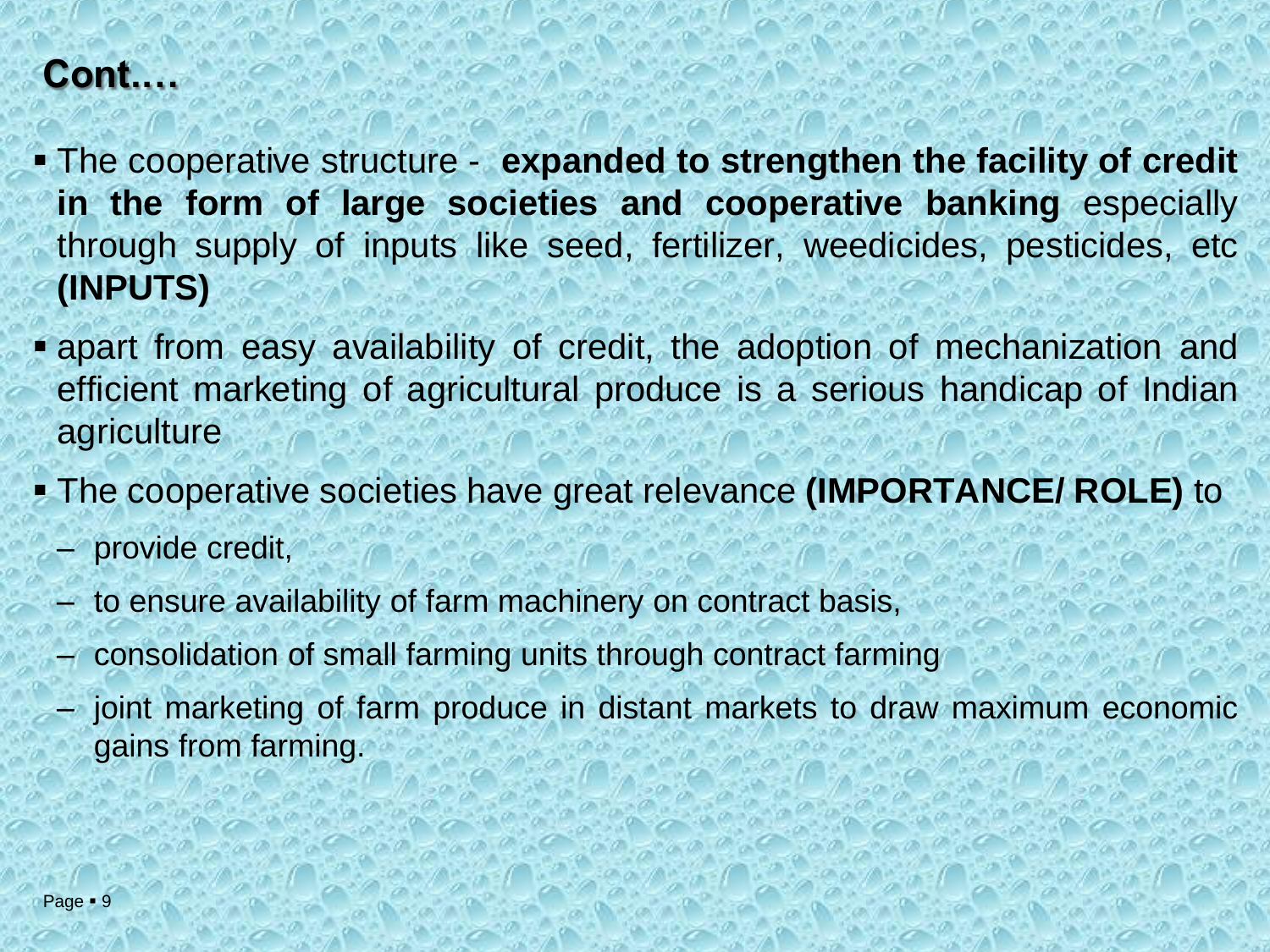## **Cont..**

- **Example 2 Storage and warehousing** 
	- Inadequate storage facility and financial liabilities no individual farmer can hold back his farm produce to wait for remunerative price of his produce.
	- distress selling of precious farm produce (agro-processing Units)
- **The cooperative societies have the potential to bring around social** change in rural areas
	- farmers' credit needs
	- to the use of better farming methods
	- buy their requirements cheaply
	- sell their agricultural produce at acceptable prices.
	- good storage facilities to the farmers to wait for appropriate time for higher prices.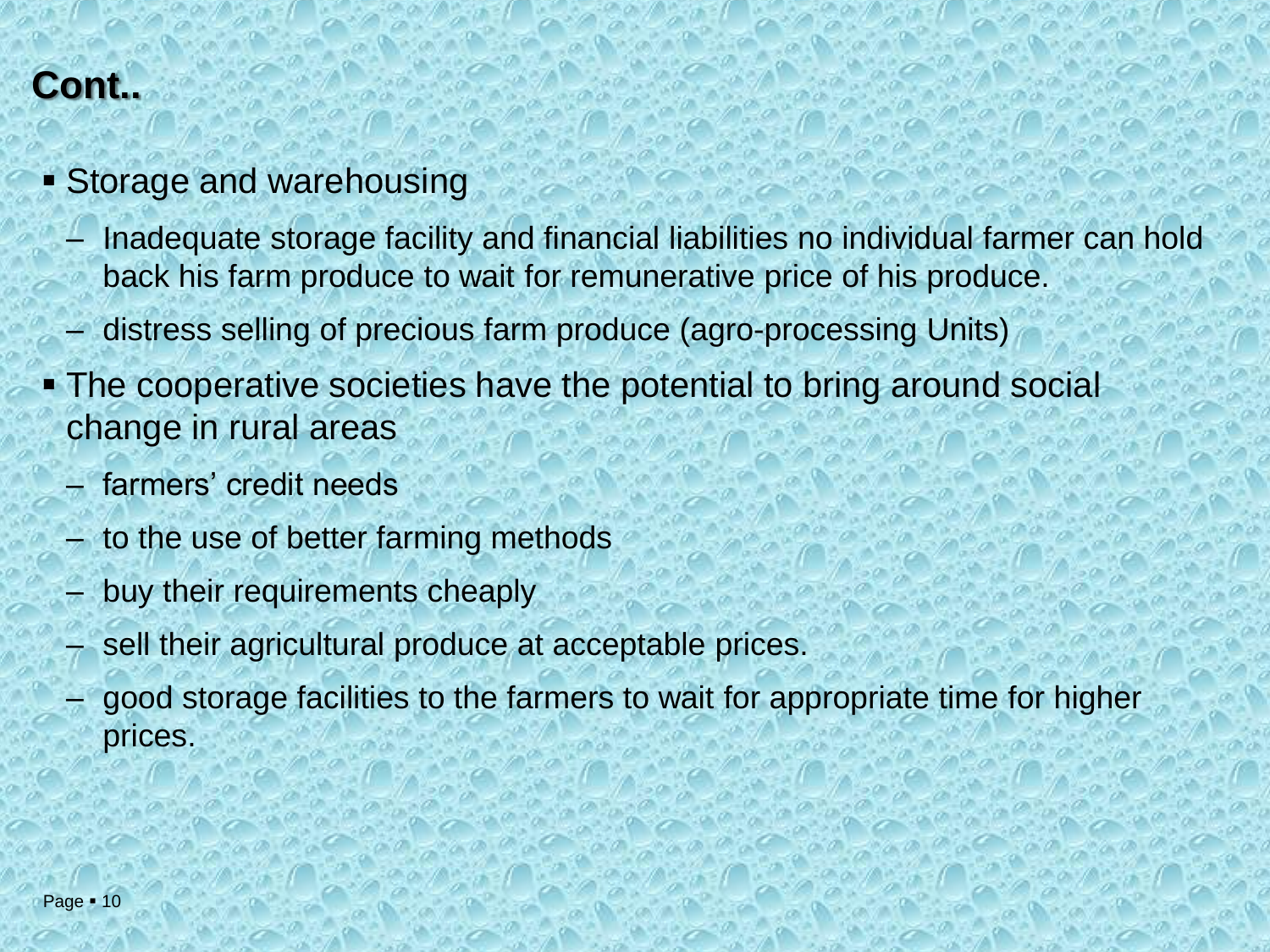## **Cont..**

- ▪non-credit societies
	- the housing co-operative societies
	- The consumers' co-operative societies, etc.
- ▪Cooperatives have very well served in the past and have great relevance to extend support to agricultural production in terms of provision of credit, input delivery and processing and marketing of agricultural produce to ensure adequate returns to farmers.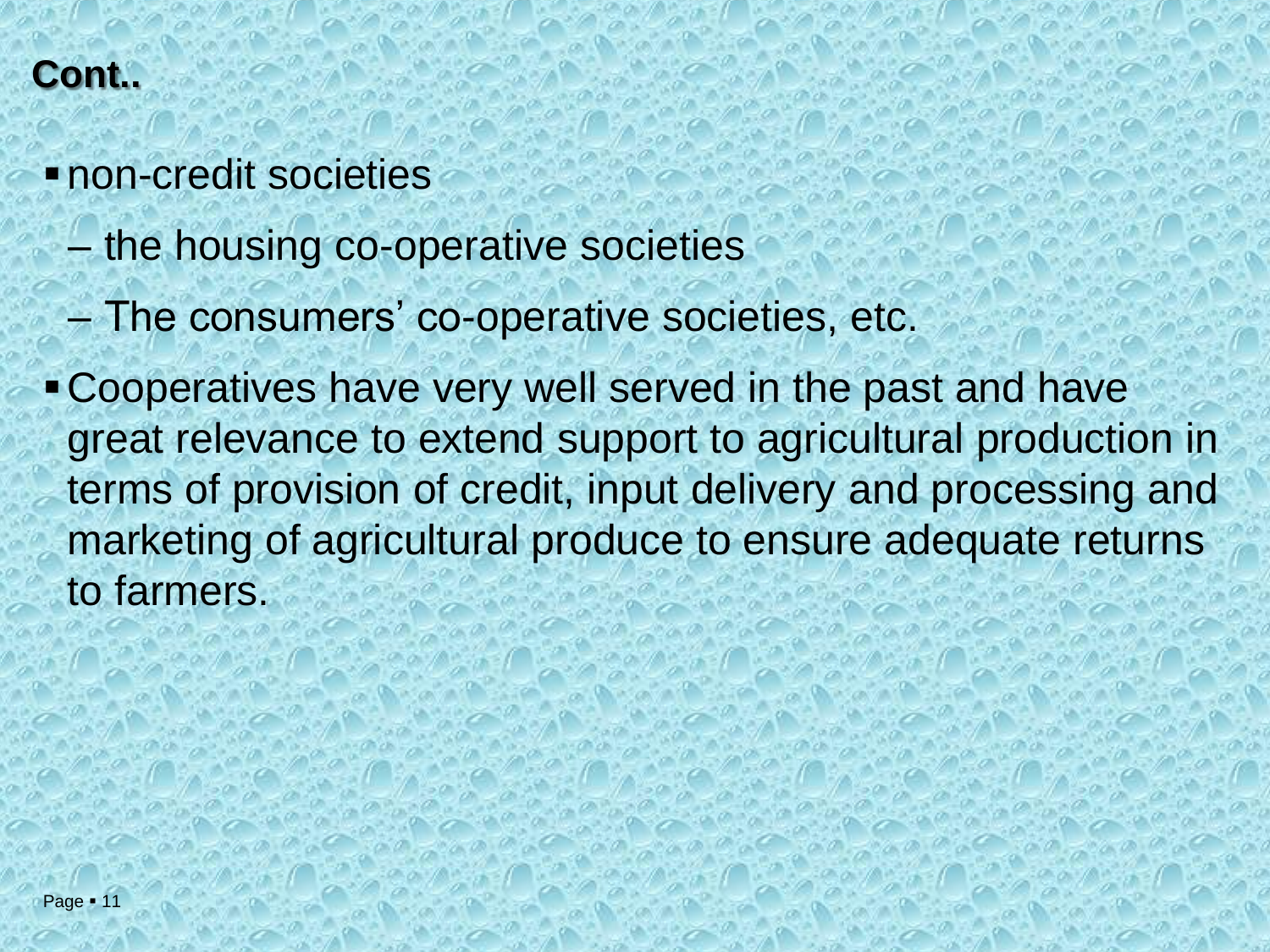#### **Principles of co-operation**

▪The **Rochdale Society of Equitable Pioneers (1 st cooperative society)**, founded in 1844 in England, was an early consumer [co-operative,](http://en.wikipedia.org/wiki/Consumer_co-operative) forming the basis for the modern [co-operative](http://en.wikipedia.org/wiki/Co-operative_movement) movement.

**• Although other cooperatives preceded them, the Rochdale** Pioneers' co-operative became the prototype for societies in Great Britain.

▪The Rochdale Pioneers are most famous for designing the **Rochdale [Principles](http://en.wikipedia.org/wiki/Rochdale_Principles)**, a set of principles of co-operation that provide the foundation for the principles on which co-ops around the world operate to this day. The model the Rochdale Pioneers used is a focus of study within Cooperative [economics.](http://en.wikipedia.org/wiki/Co-operative_economics)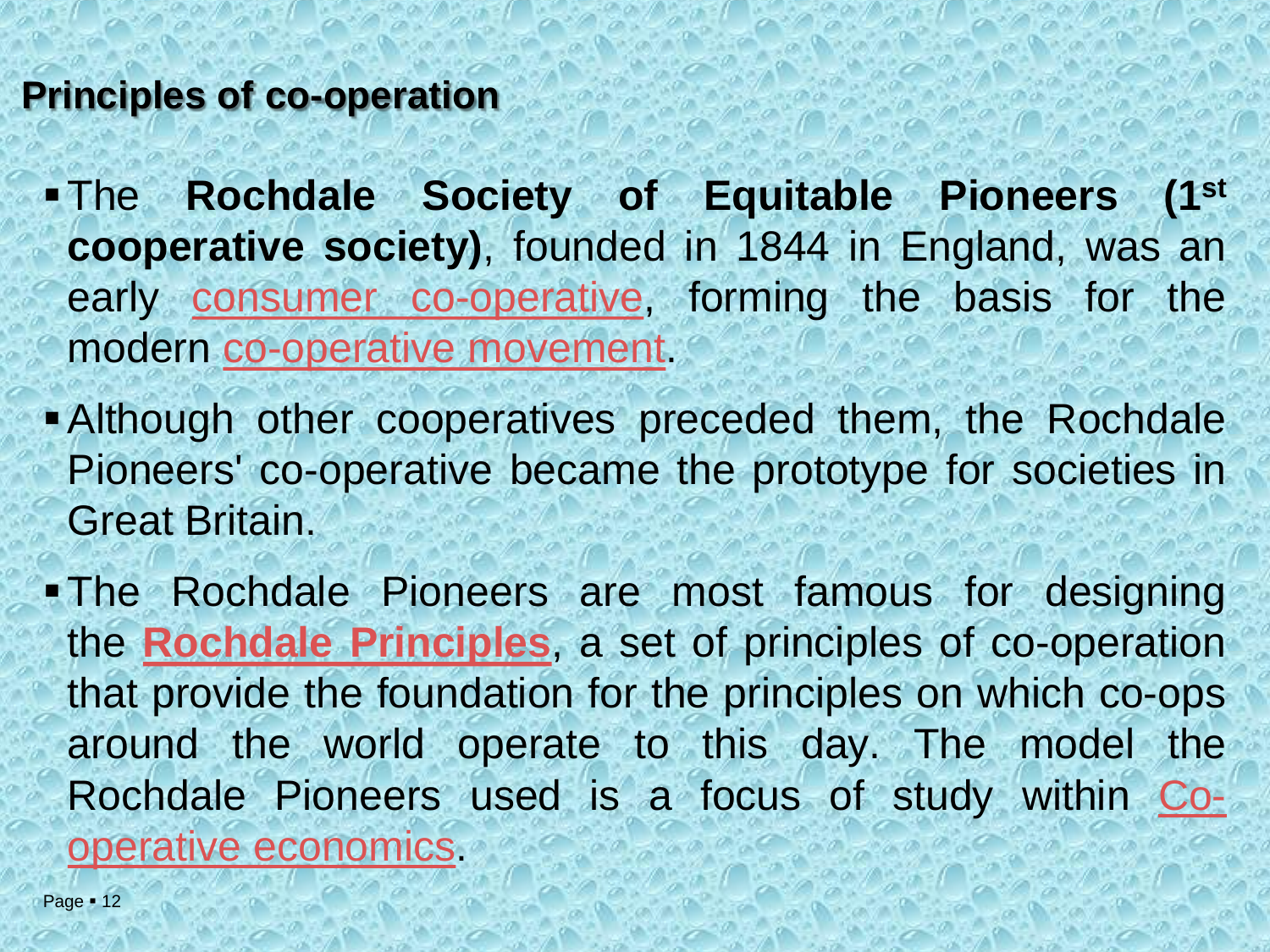## **Rochdale Principles**

### **The principles include:**

- **Open membership;**
- Democratic control;
- **Example 1** Limited interest on capital;
- **Distribution of surplus to members in proportion to their transactions;**
- **Political and religious neutrality;**
- Cash trading;
- **and promotion of education.**
- But these principles were formulated mostly from the point of view of consumers co-operatives whereas cooperative movement is now working in the context of wide range of socio-economic conditions operating in various countries.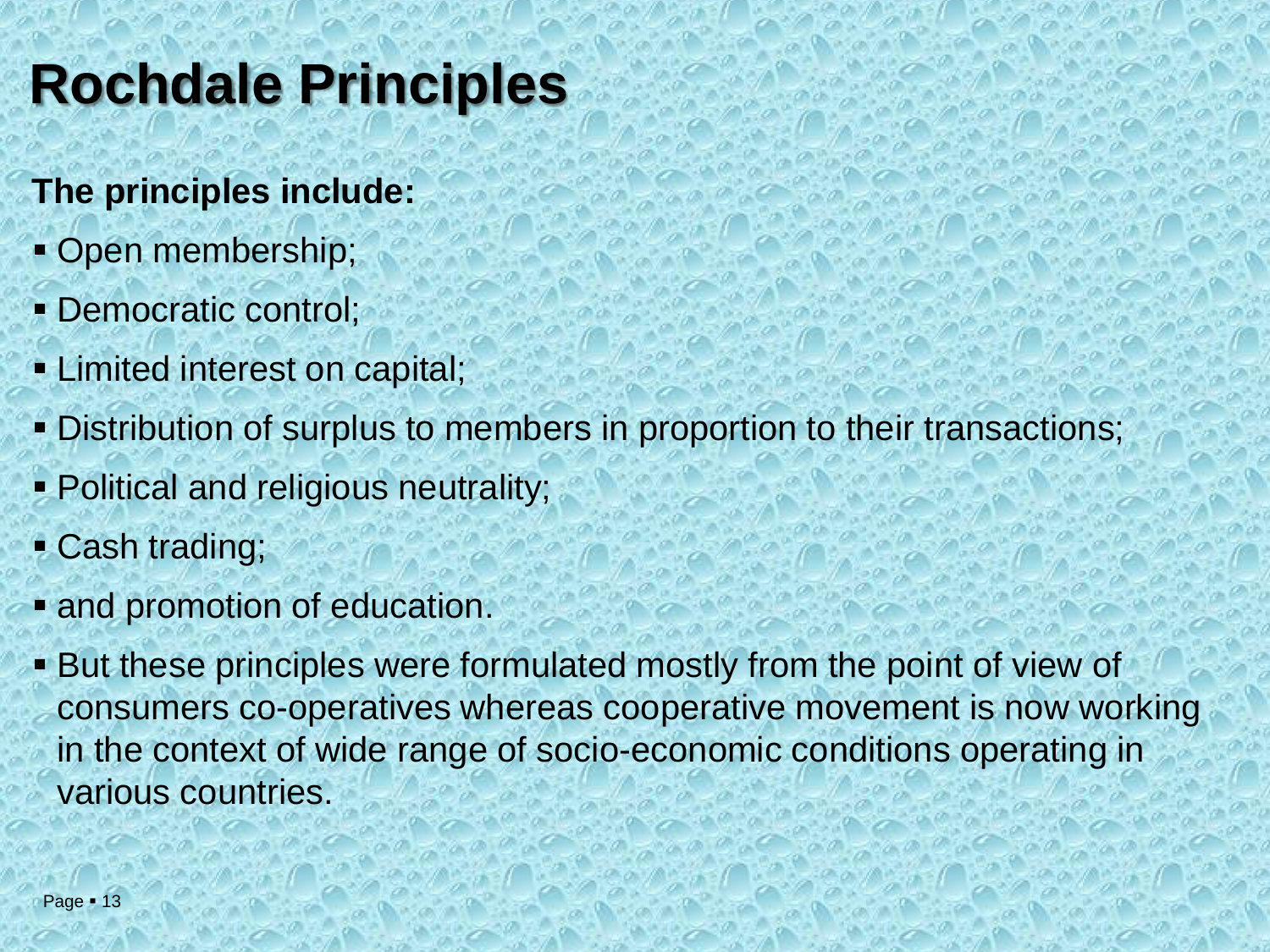## **Legal and Regulatory Framework for Co-operatives:**

- ▪**Constitution and governing laws:**
- The incorporation, regulation and winding up of co-operative societies (other than those operating in more than one State) is a State subject and is governed by the State laws on cooperative societies
- **...** In the case of co-operatives with objects not confined to one State, their incorporation, regulation and winding up fall in the central domain
- ▪Governed by the Multi-State Co-operative Societies Act, 2002.
- **If equilatory authorities for the cooperative societies. -As the vast majority of co-operative societies are operating** only in one State, the State Government and the Registrar of Co-operative Societies appointed by the State are the main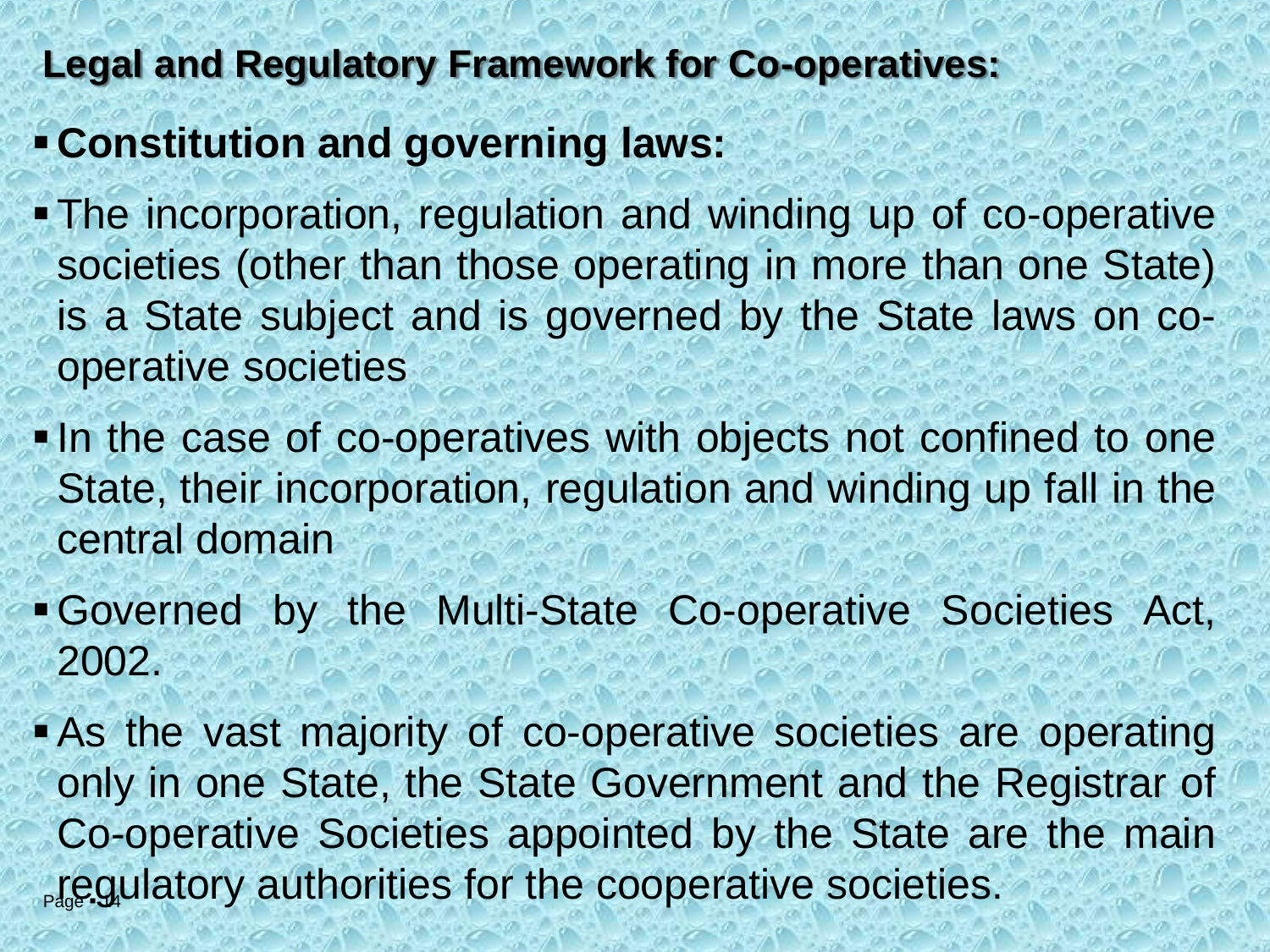## **Legal and Regulatory Framework for Co-operatives : Credit Coops**

▪When co-operative societies engage in banking business, in addition to the regulatory laws applicable to co-operative societies, the central laws governing banking are attracted. Thus, the Banking Regulation Act, 1949 has been made applicable to co-operative banks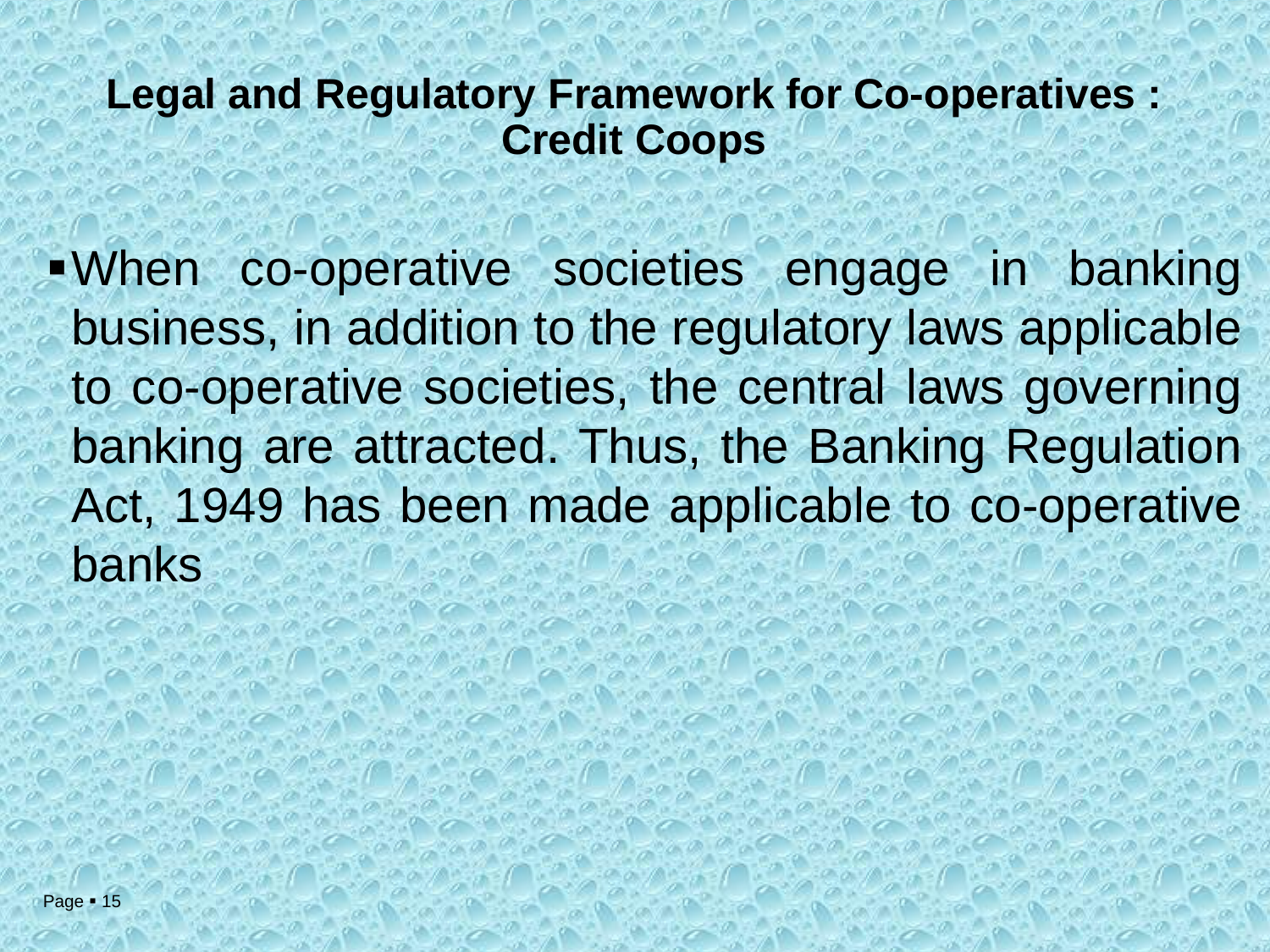#### **fundamental principles of co-operation:**

- **The International Co-operation Alliance, on the request of the International** Co-operative Congress held at Bournemouth in 1963, appointed a Commission to formulate the **fundamental principles of co-operation**. The Commission which was headed by **Prof. D.G. Karve**, recommended that the following should be considered as essential for genuine and effective co-operative practice.
- **1. Voluntary and open membership;**
- 2. Democratic control;
- **3. Limited interest on share capital AND Patronage dividend;**
- 4. Promotion of education; and
- **-5. Mutuality**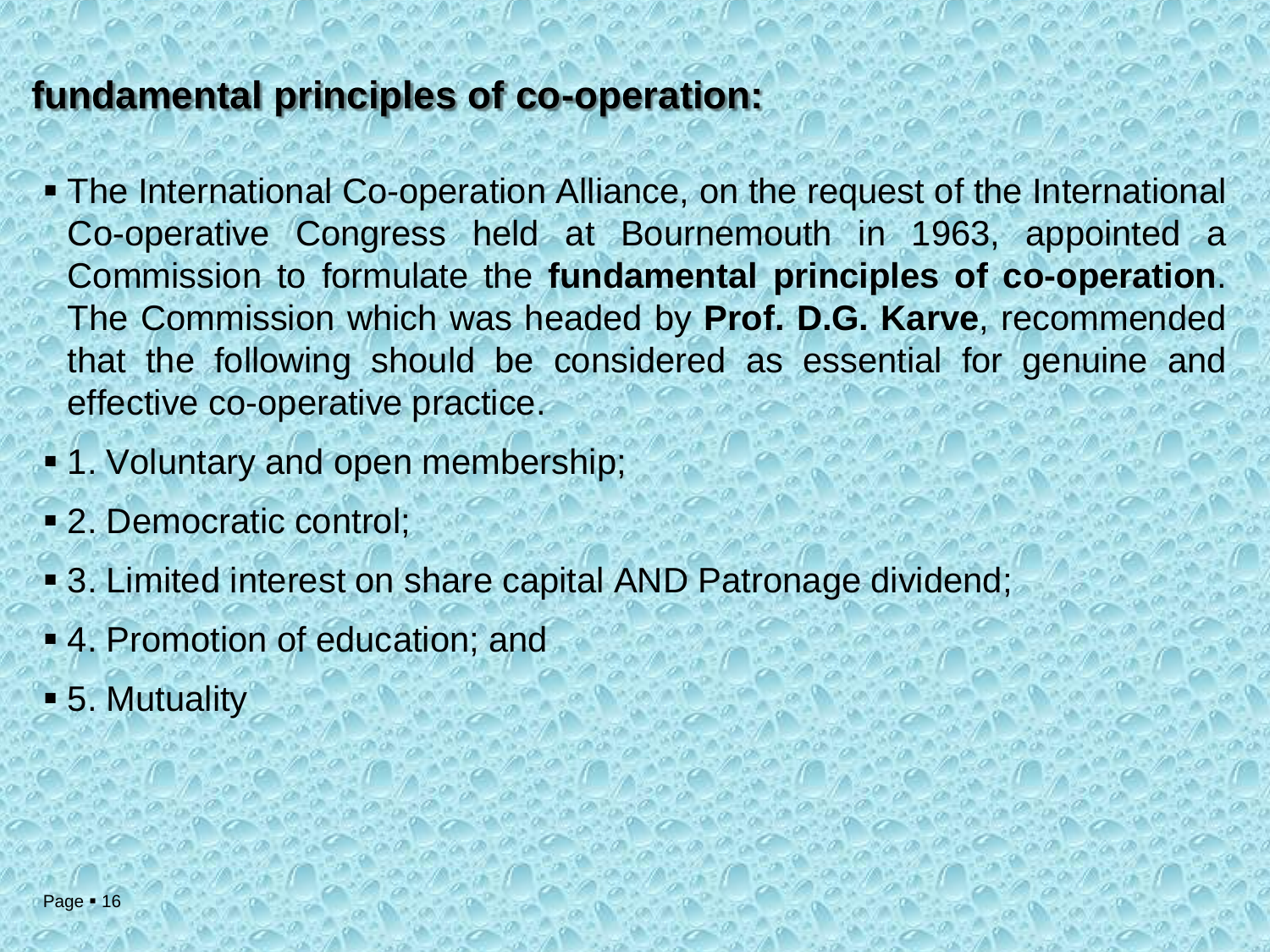#### *Voluntary and open membership*

Co-operative institution is essentially a

- 1. voluntary organization
- 2. there is no compulsion to join or having once joined it to continue as such.
- 3. Restrictions can be placed into the entry of members into the Coop
- 4. Some restrictions can be imposed on a person withdrawing from membership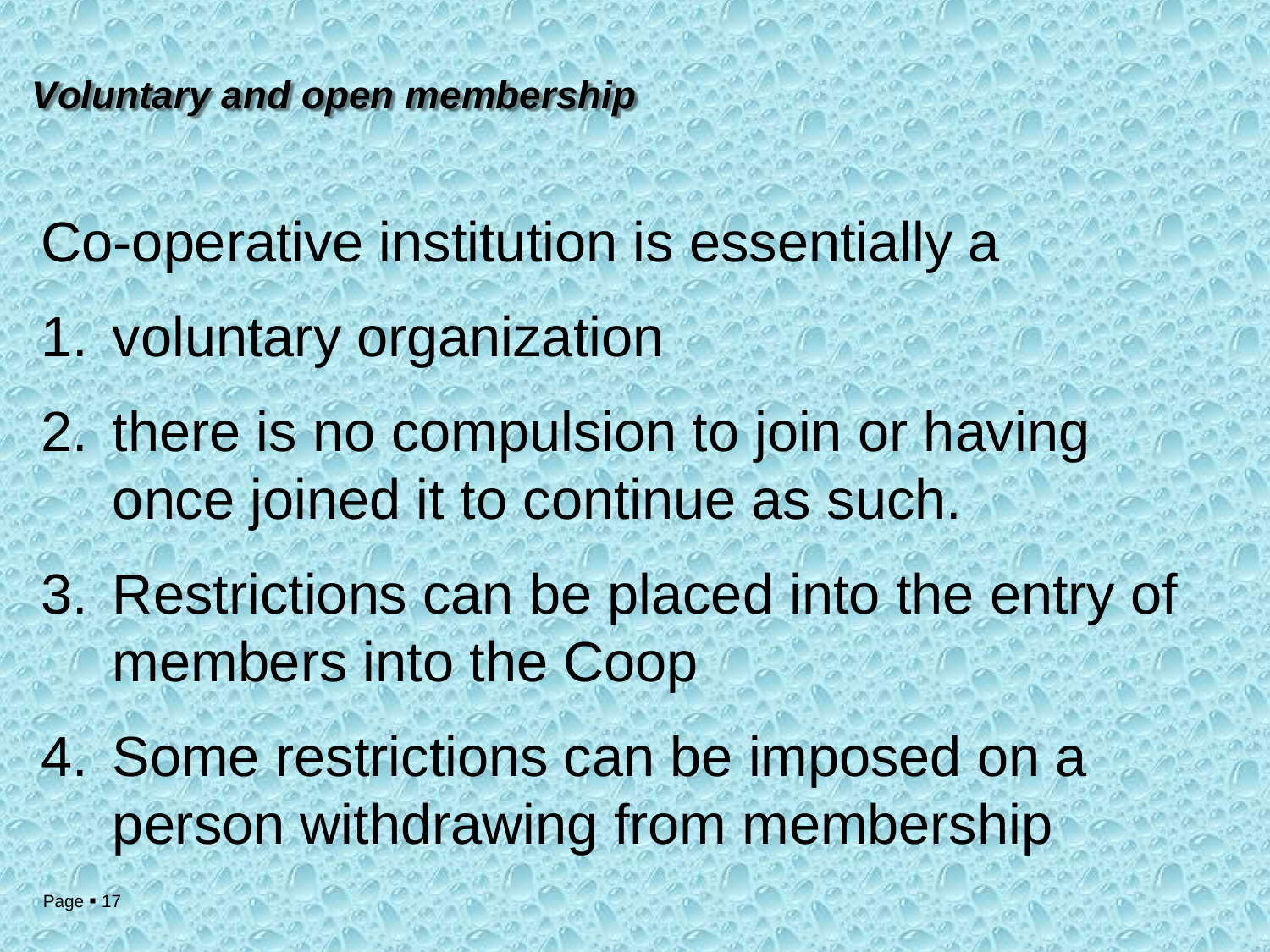#### *Democratic Administration*

▪1. Fully democratic - all members –are equal voting and participation in decisions.

- ▪No distinction on the basis of property and status.
- Supreme authority in a co-operative society vests in its general body of members.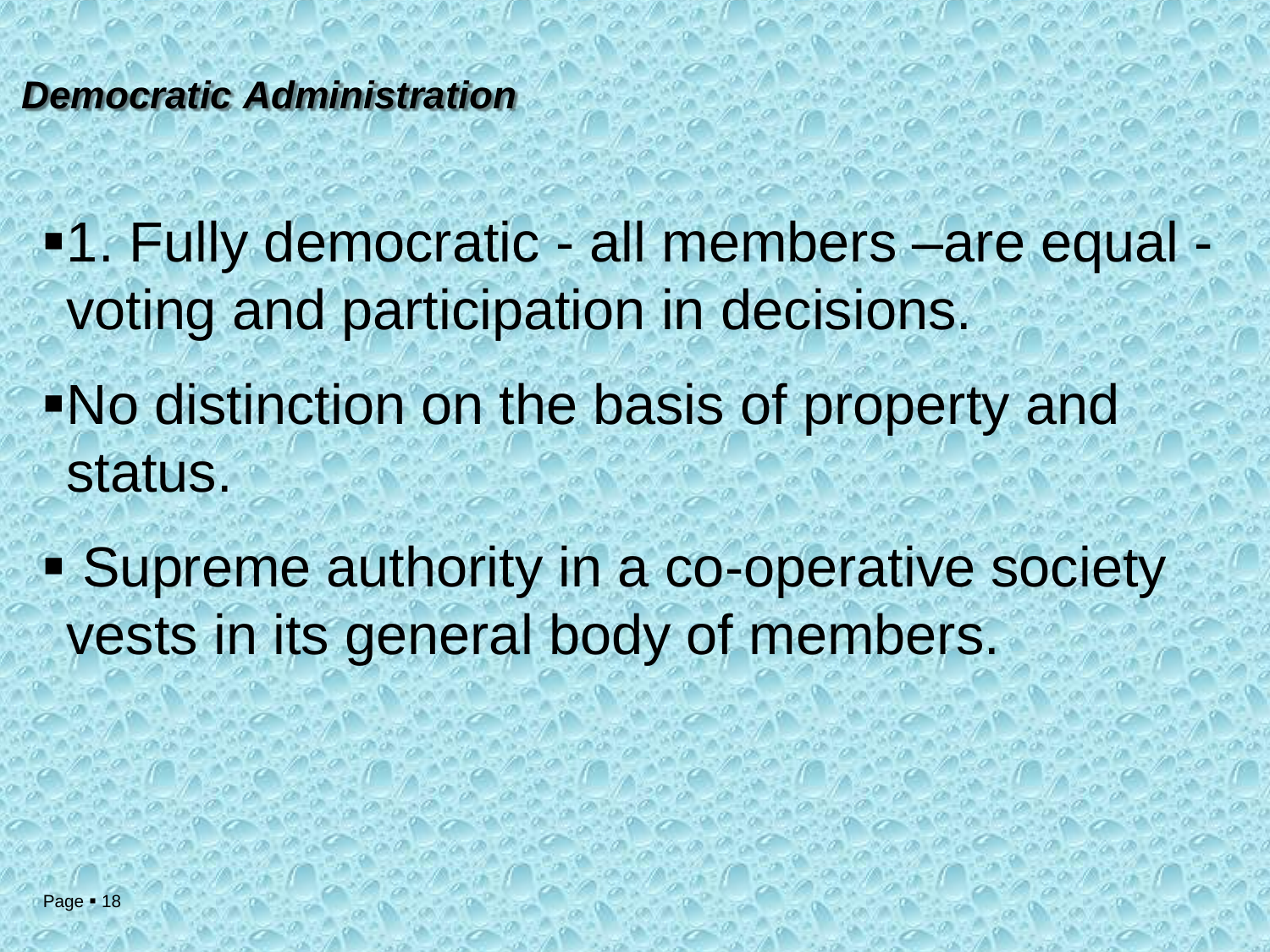#### *Limited interest on share capital & patronage dividend:*

- **•1.** A co-operative society is organized improve their economic condition- assist business.
- **. This, however, does not mean that the societies** should run on "no profit – no loss" basis.
- **Efficiently managed society earn some profit to** meet unforeseen losses- if any, at a later stage.
- .the share capital given by the members should receive only a limited return. (limited liability)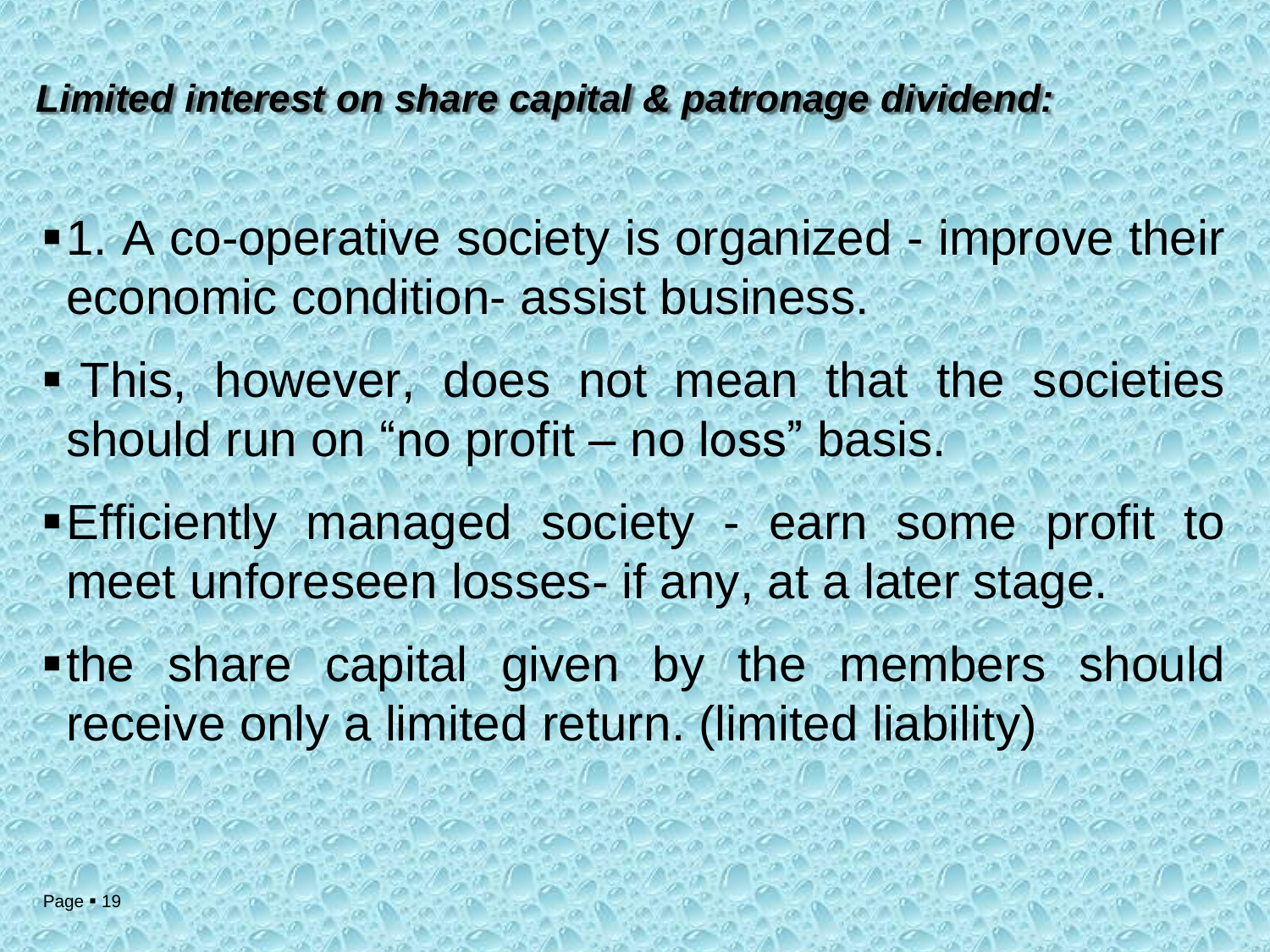## *Promotion of Education:*

- The Karve Commission remarked that "all co-operative" societies should make provision for the education of their members, officers and employees and the general public in the principles and techniques of co-operation, both economic and democratic."
	- Continuous updates of the decisions and activities of the society.
	- The Rochdale Pioneers laid great stress on the continuous education of the members and even began to set aside a fixed sum out of the surplus for education purposes.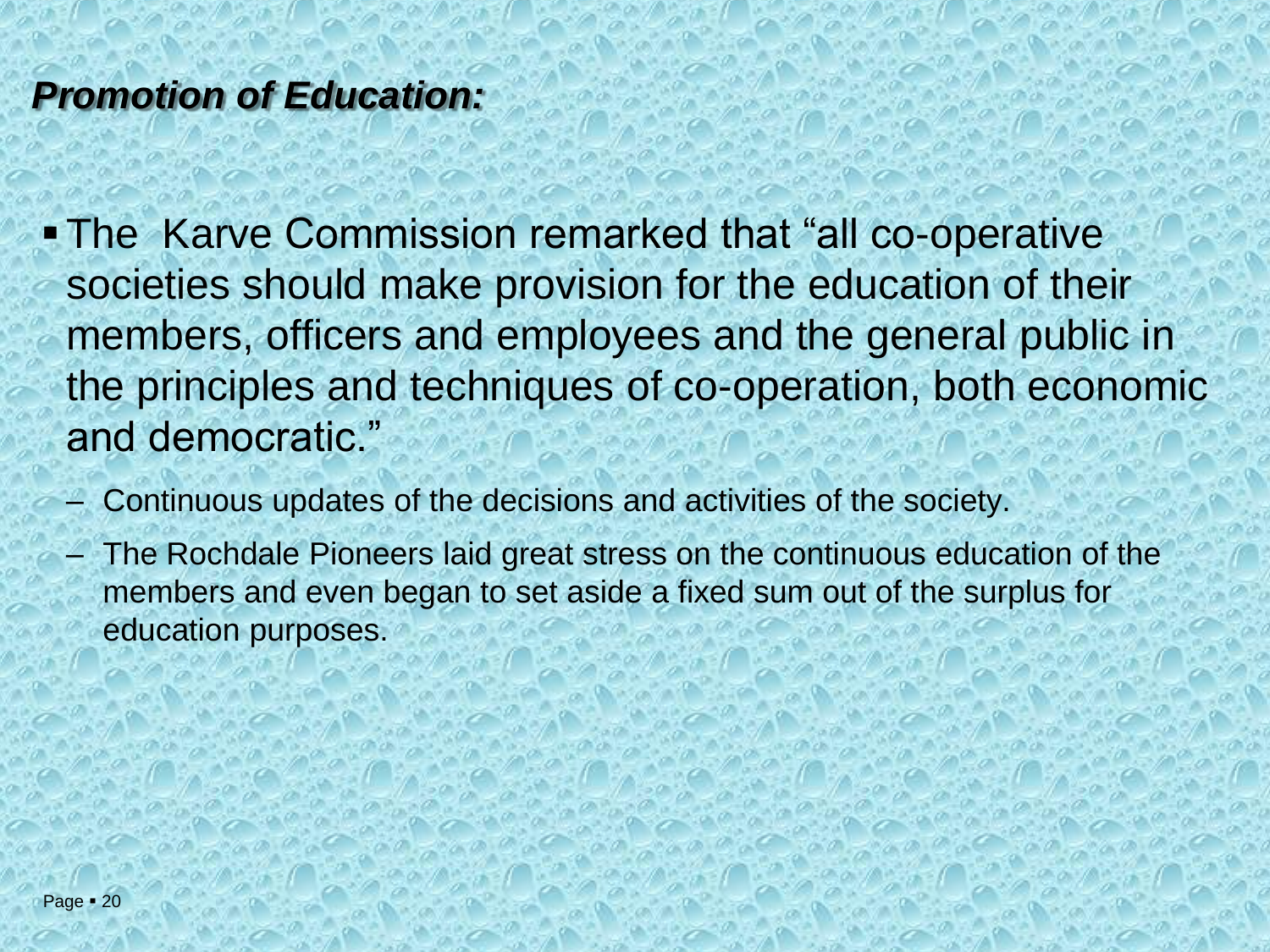## *Mutuality:*

▪Mutual co-operation among the co-operatives (horizontal and vertical) - organizing resources - the basis of mutual help - sharing benefit.

- ▪Cooperation implies, an enterprise of those who are financially weak individually - can not derive material advantage independently.
- **...** In order to convert their weakness into strength the members pool their resources and work together for mutual benefit. The mutual aid is, in fact, a means of self help.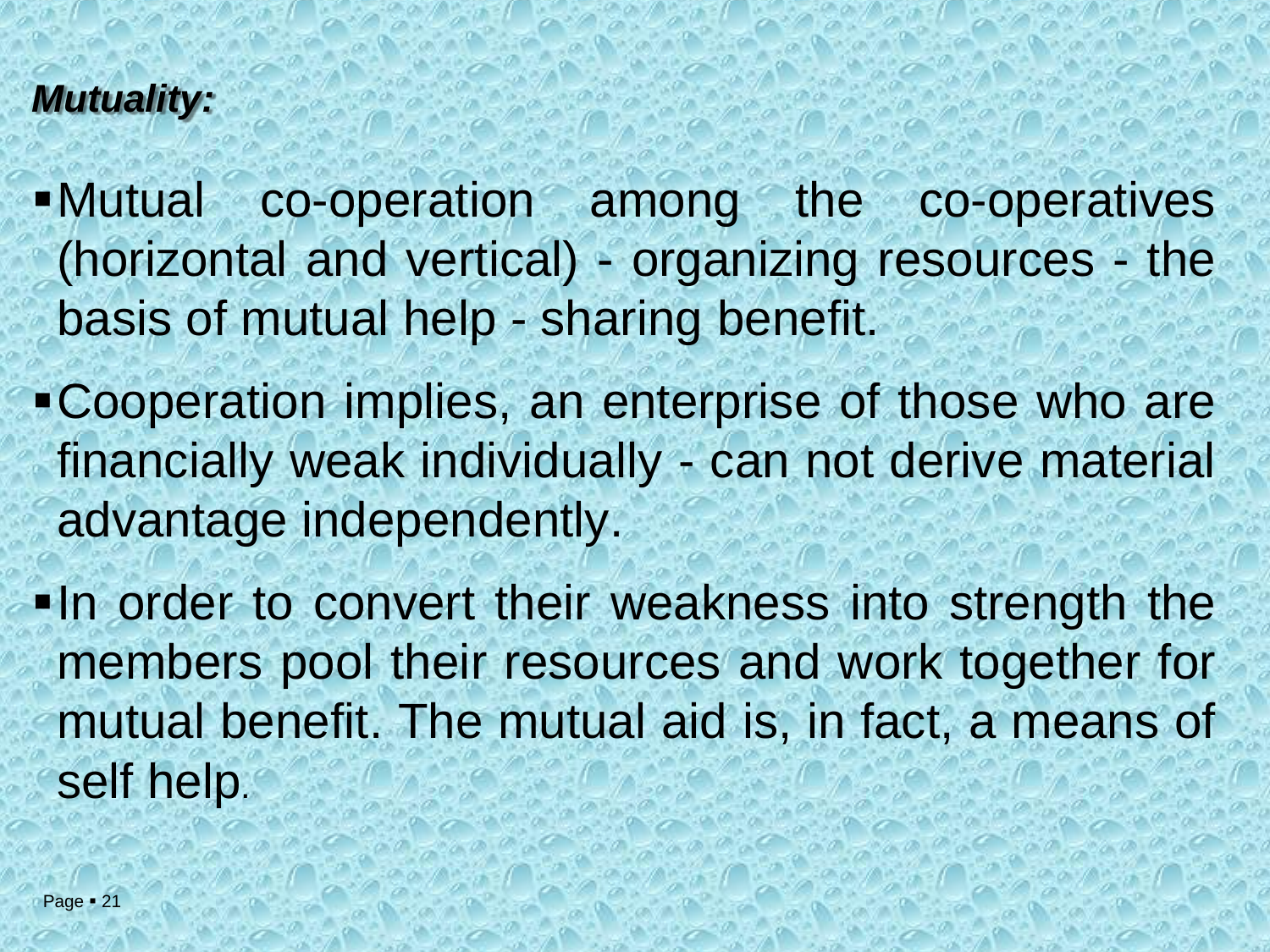## **Formation of a Co-operative Society:**

- A Co-operative Society can be formed as per the provisions of the Cooperative Societies Act, 1912.
- **At least ten persons having the capacity to enter into a contract with** common economic objectives, like farming, weaving, consuming, etc. can form a Co-operative Society.
- $\blacksquare$  A joint application along with the bye-laws of the society containing the details about the society and its members, has to be submitted to the Registrar of Co-operative Societies of the concerned state.
- **E** After scrutiny of the application and the bye–laws, the registrar issues a Certificate of Registration.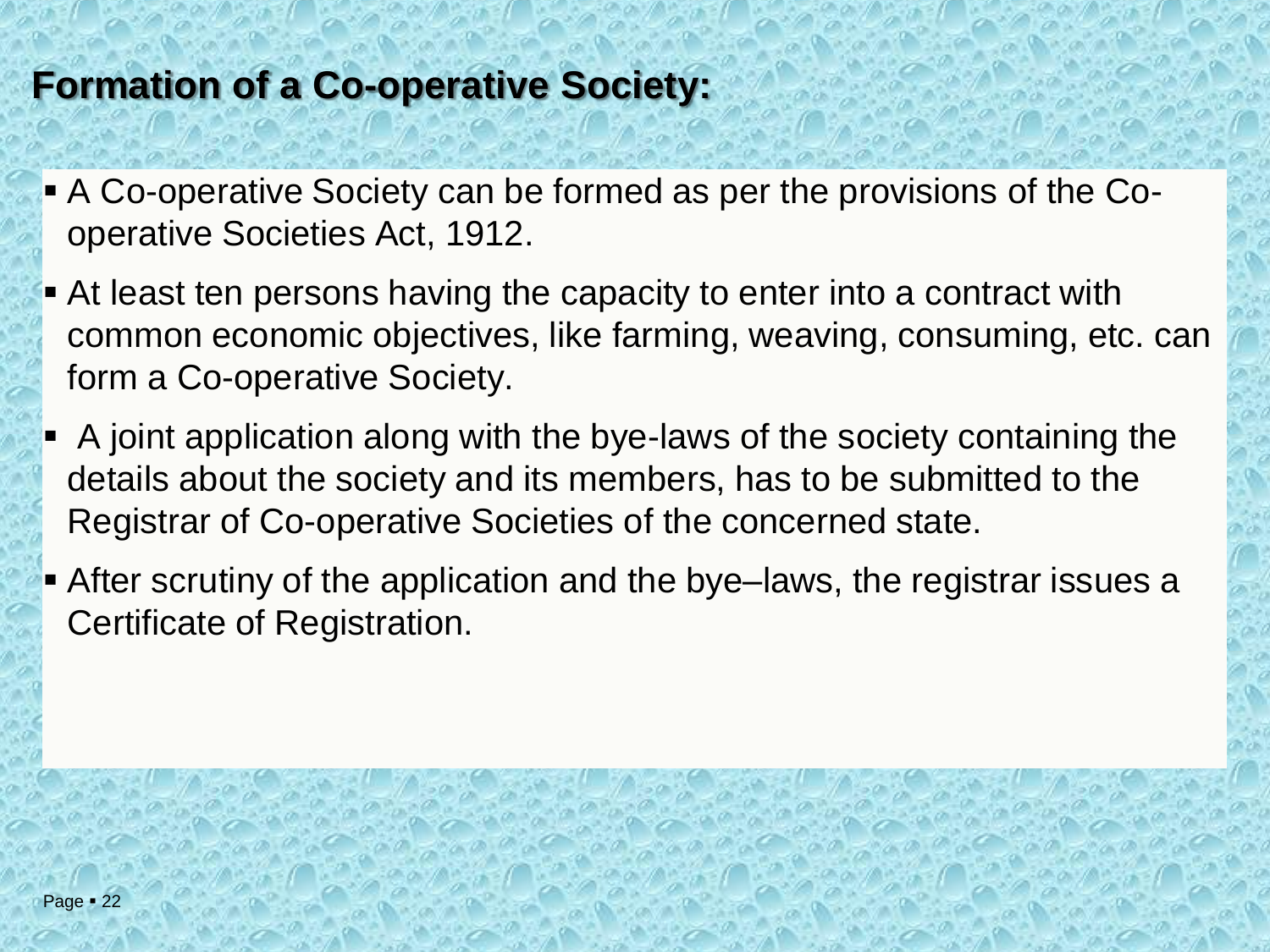## **Formation of a Co-operative Society:**

- **Requirements for Registration:**
- **1. Application with the signature of all members**
- 2. Bye-laws of the society containing:
	- (a) Name, address and aims and objectives of the society;
	- (b) Names, addresses and occupations of members;
	- (c) Mode of admitting new members;
	- (d) Share capital and its division.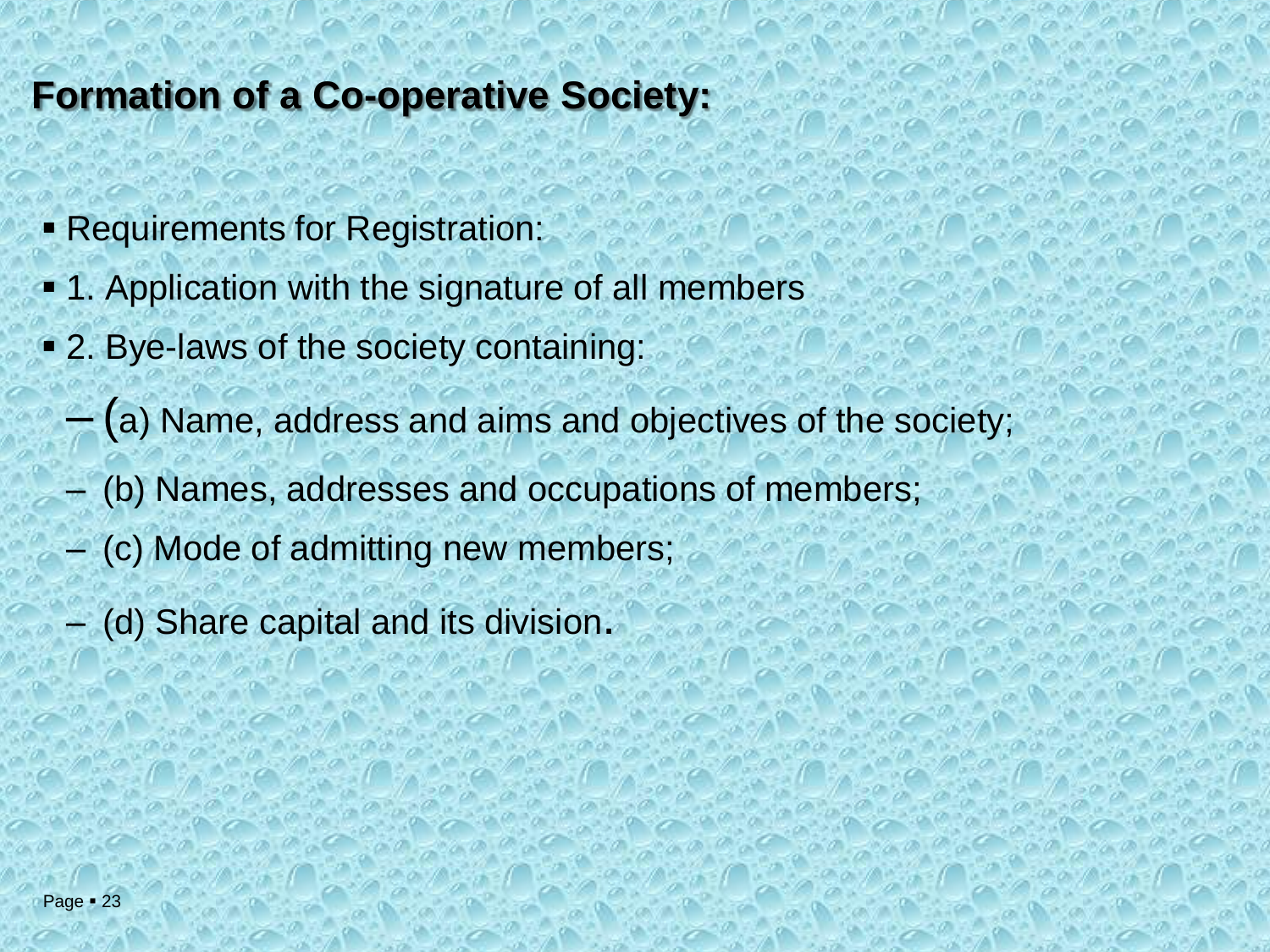## **Advantages of Co-operative Society:**

- **.** 1. Elimination of Middlemen's Profit: Through co-operatives the members or consumers control their own supplies and thus, middlemen's profit is eliminated.
- ▪2. State Assistance: Both Central and State governments provide all kinds of help to the societies. Such help may be provided in the form of capital contribution, loans at low rates of interest, exemption in tax, subsidies in repayment of loans, etc.
- 3. Stable Life: A co-operative society has a fairly stable life and it continues to exist for a long period of time. Its existence is not affected by the death, insolvency, lunacy or resignation of any of its members.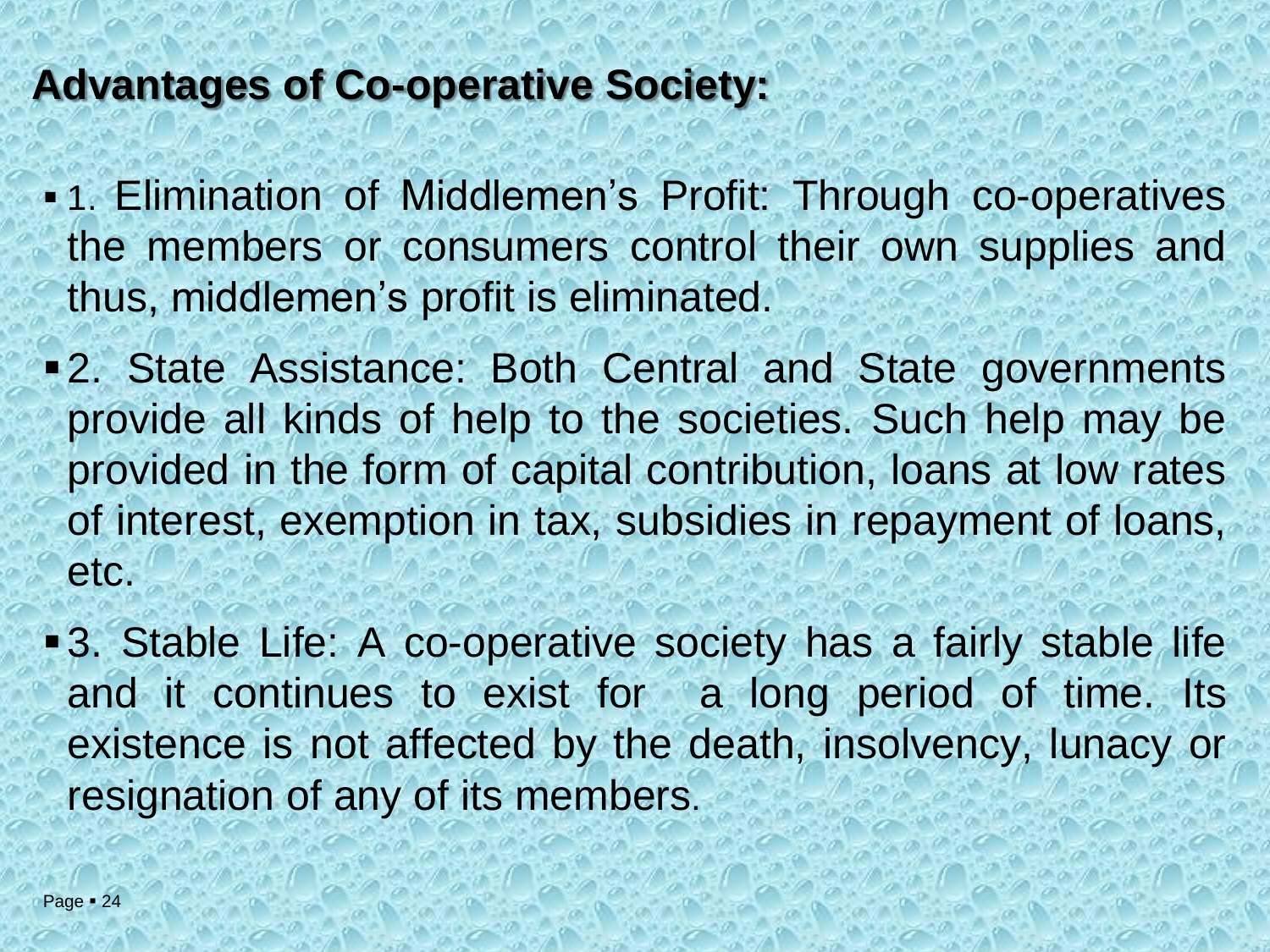## **Limitations of Co–operative Society**

## **ELimited Capital:**

- Very limited -membership is generally confined to a particular section of the society.
- Due to low rate of return the members do not invest more capital.
- Government's assistance is often inadequate for most of the cooperative societies.
- ▪Problems in Management:
	- lack of managerial talent.
	- not experienced
	- limited capital they are not able to get the benefits of professional management.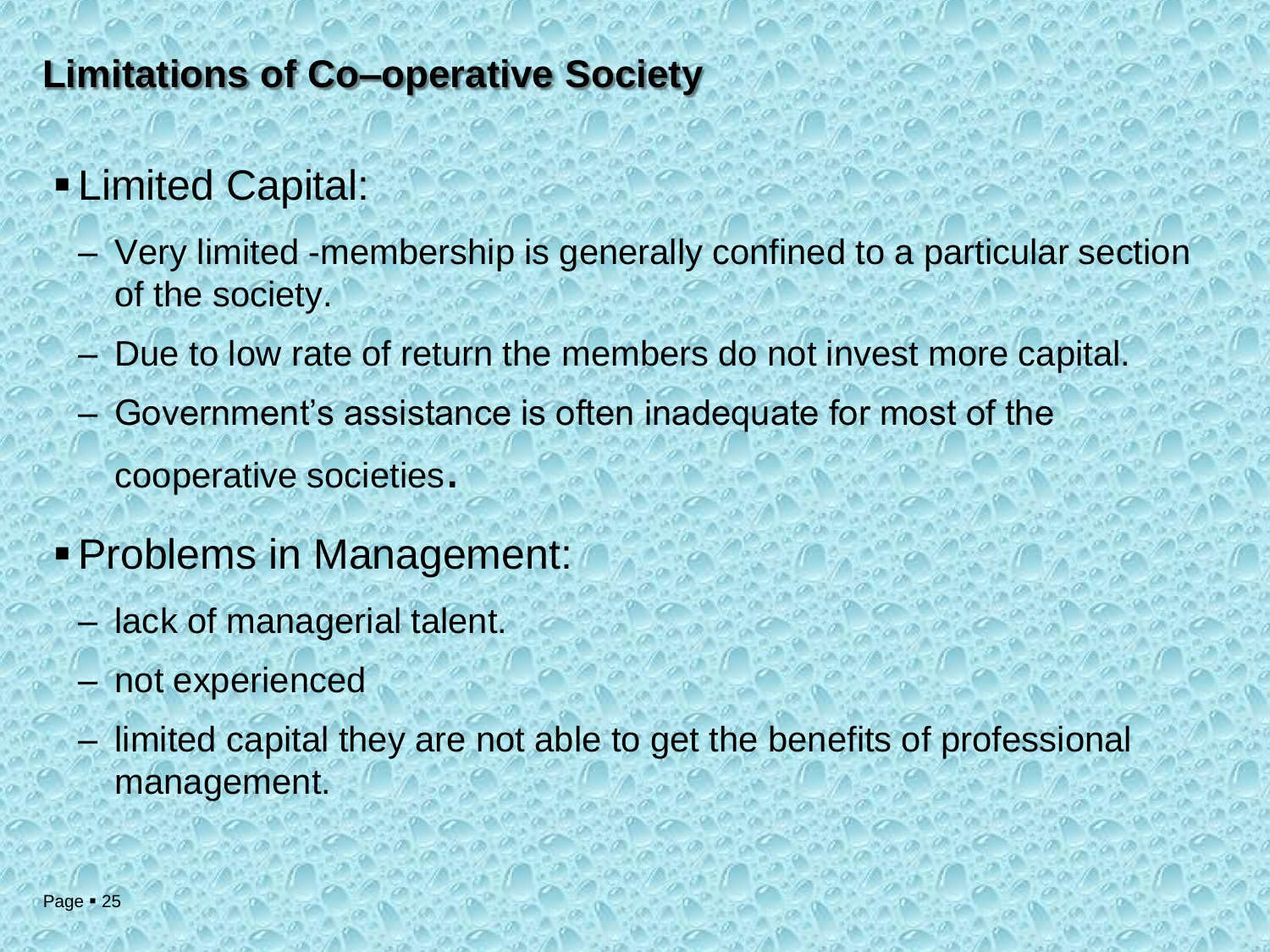#### **Limitations of Co–operative Society**

## Lack of Motivation:

– render service to its members rather than to earn profit . Low motivation Lack of Co-operation:

• The co-operative societies are formed with the idea of mutual co-operation. - lot of friction between the members - personality differences, ego clash - The selfish attitude of members - end to the society.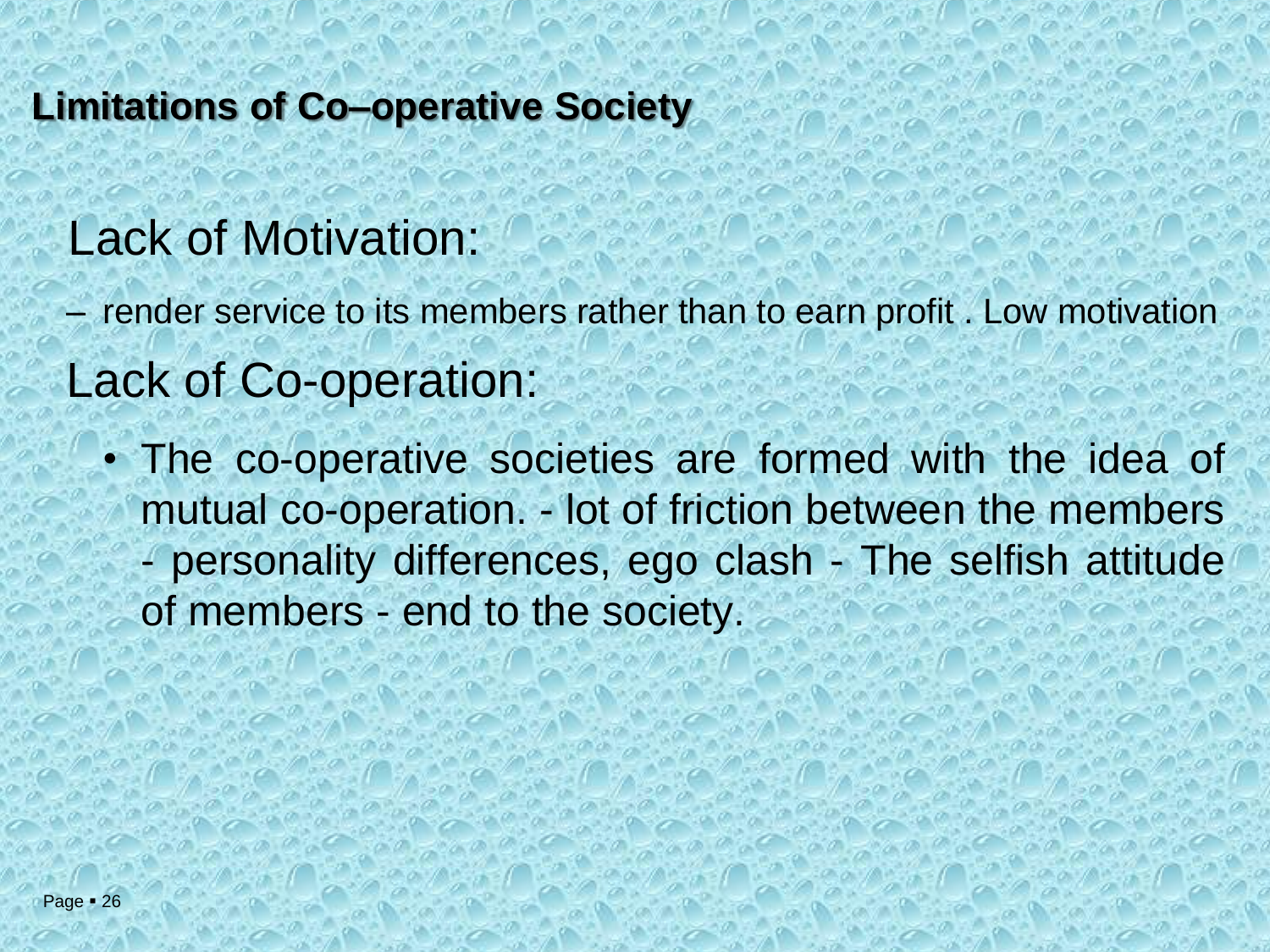## **Cont..**

▪Dependence on Government:

- The inadequacy of capital and various other limitations - dependant on the government for support and patronage in terms of grants, loans subsidies, etc.
- The government sometimes directly interferes in the management of the society.
- Audit their annual accounts.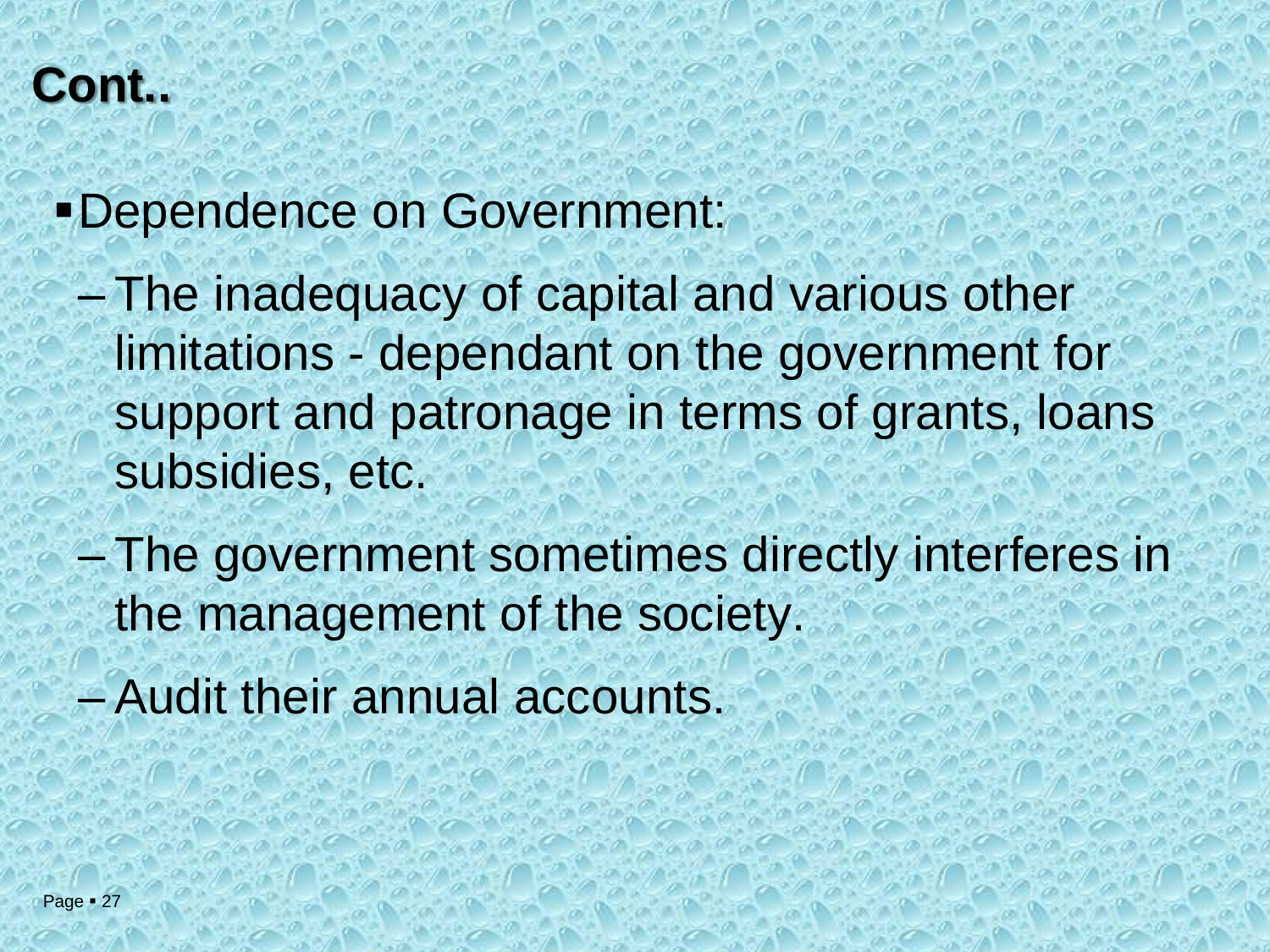## **Advantages and Disadvantages of a cooperative society**

| <b>Advantages</b>        | <b>Disadvantages</b>      |
|--------------------------|---------------------------|
| Easy formation           | Limited capital           |
| Open membership          | Problems in management    |
| Democratic control       | <b>Lack of motivation</b> |
| Limited liability        | Lack of cooperation       |
| Elimination of middlemen | Dependence on Govt        |
| <b>State Assistance</b>  |                           |
| Stability (stable life)  |                           |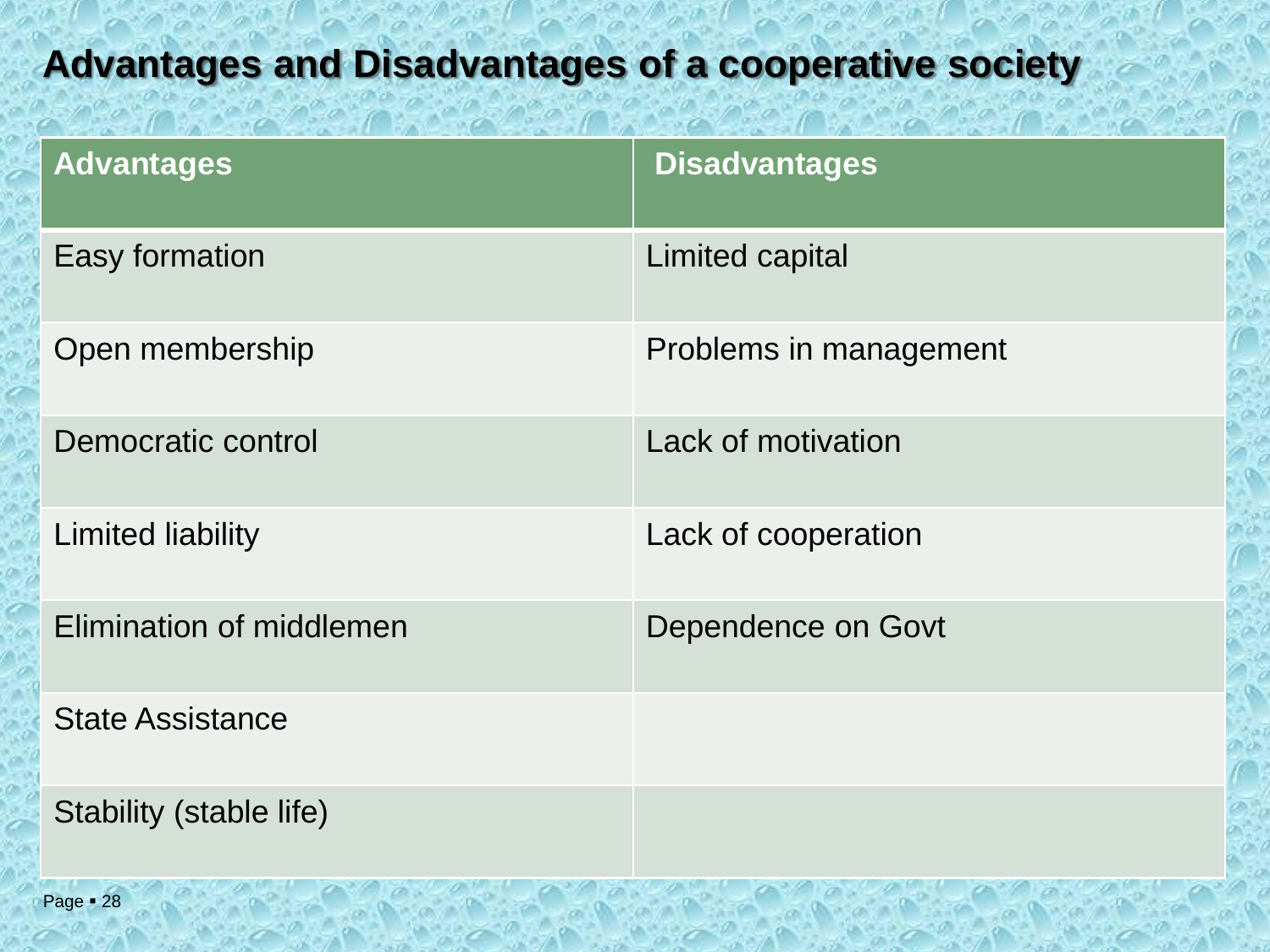#### **Objectives of a fisheries cooperative society**

- 1. To improve the economic condition of fisheries income enhancement-
	- Reducing input costs
	- Ensures regularity in supply of inputs
	- Value addition to production
	- Reduces role of exploitative middlemen
	- Aids adoption of improved technology reduces wastage -
	- Training and education by increased extension exposure programmes
	- Encourages sustainable utilization of resources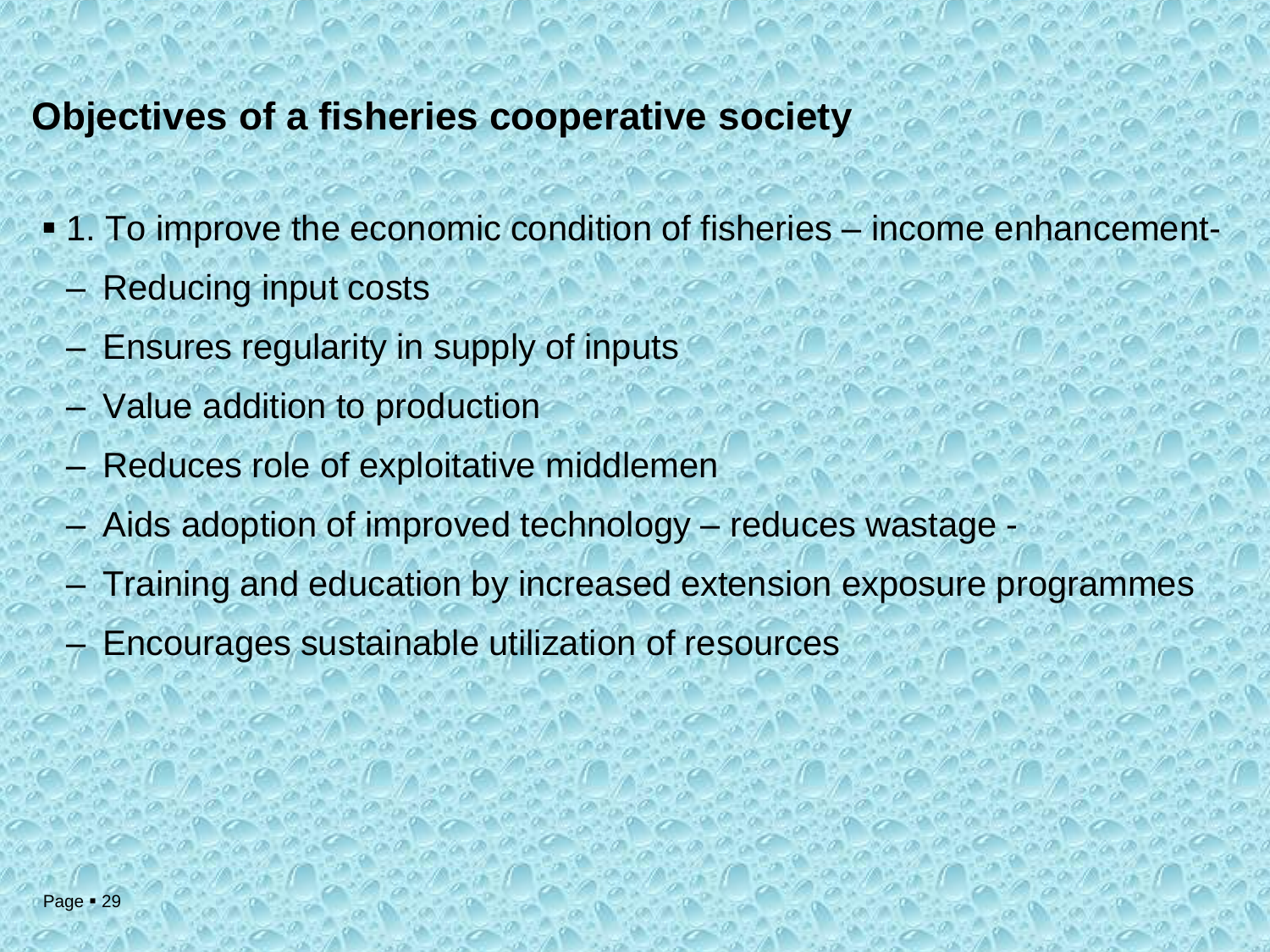### **Objectives of a fisheries cooperative society**

- 2. To improve the socio-economic conditions of fishers in associated societies through horizontal integration
	- Organized societies less dependence on outside private commerce/ business
	- Economic, social and political fraternity
	- Community services, education and health care
	- Reduces financial and physical risks
	- FORMATION OF SECONDARY ORGANISATIONS
		- **Regional**
		- **State**
		- **National**
		- Primary Fisheries Coops/ District Fish Marketing Federation/ State Fish Marketing Federation./ National Fish Marketing Federation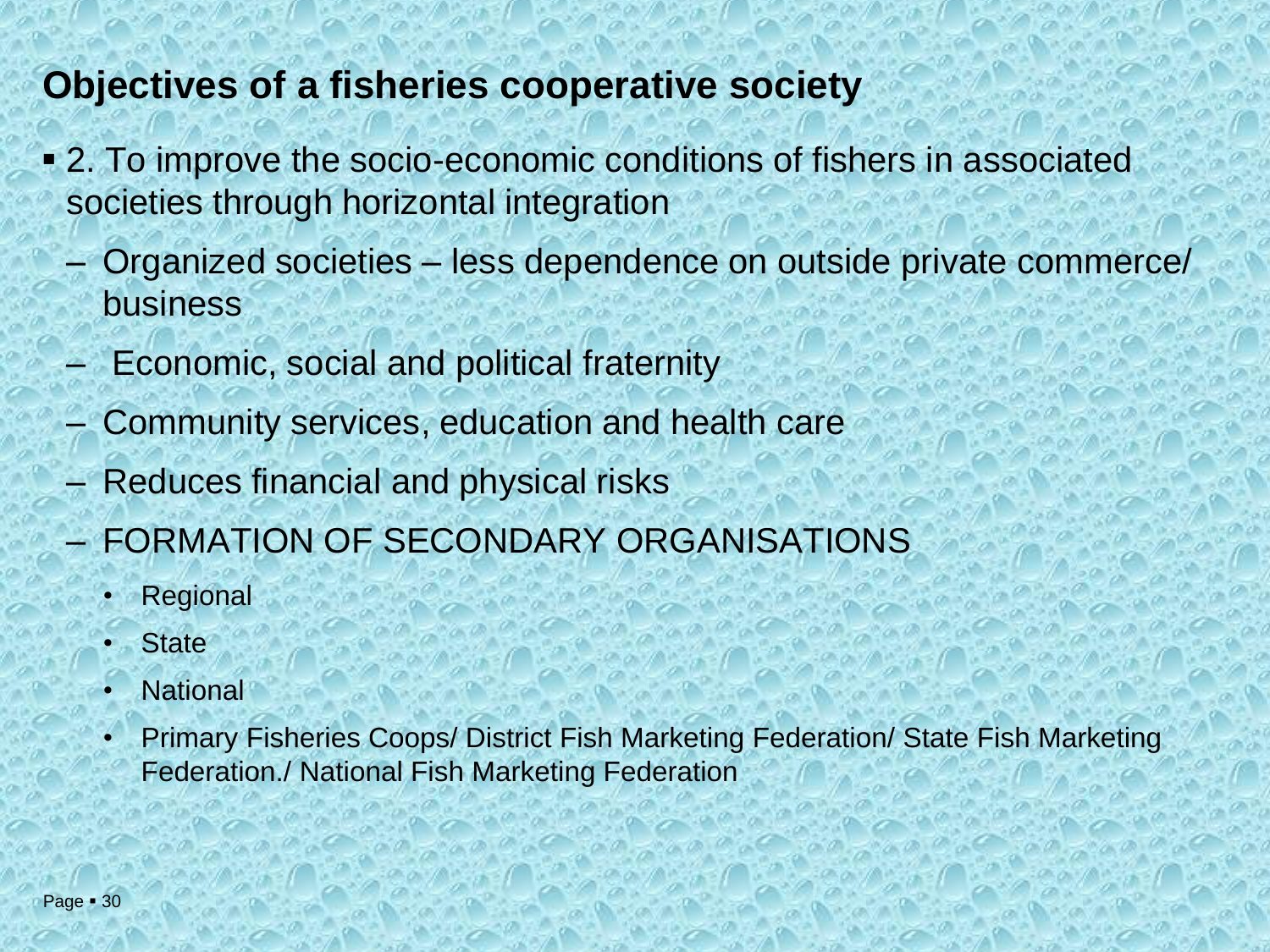### **Objectives of a fisheries cooperative society**

- 3. Linking the scattered producers with consumers in distant markets
	- Economies of scale
	- Degree of control over the market collective bargaining breaking down of oligopoly
	- Institutions implement the govt. programmes and policy of the govt.
	- Socio-economic welfare Vs. Profit maximization
		- Social profitability ensures maximum social welfare with fair economic returns
		- Socio-economic welfare, mutual effort and harmonious
	- **Difficulties** 
		- To enhance savings to enable larger savings base
		- Increases its borrowing capacity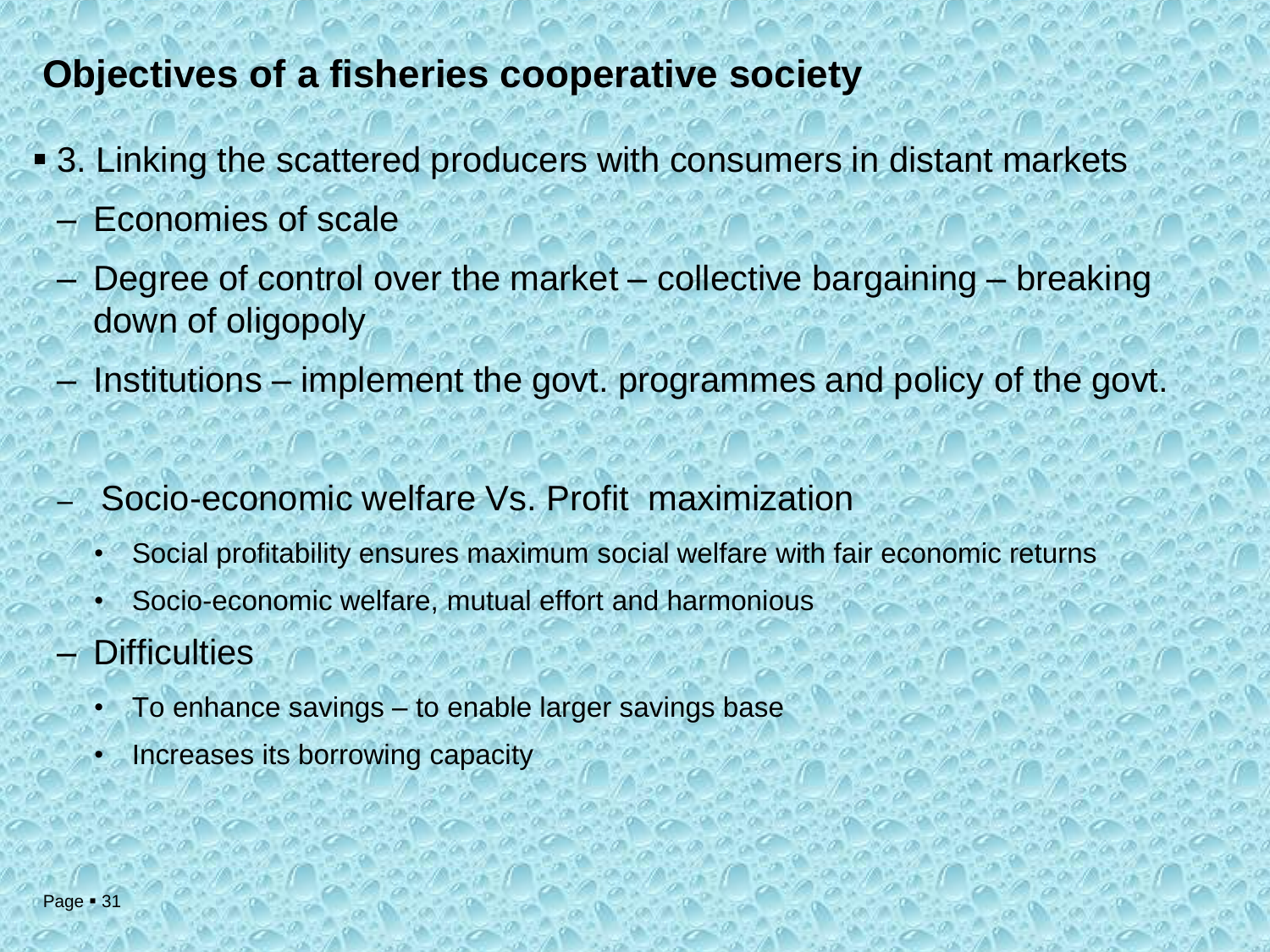#### **Development of Fisheries Cooperatives in India**

- Fishery cooperative movement in India started 1913
- Establishment of fishery cooperative societies impressive progress after introduction of Five Year Plans in 1950-51 (Rao, 1973)
- One National Level Federation (FISHCOPHED),
- **E** 25 state level federations,
- 95238 Primary Agricultural cooperative societies (PACS) in 2019, functioning all over the India.
	- in both in marine and inland fisheries sectors of India.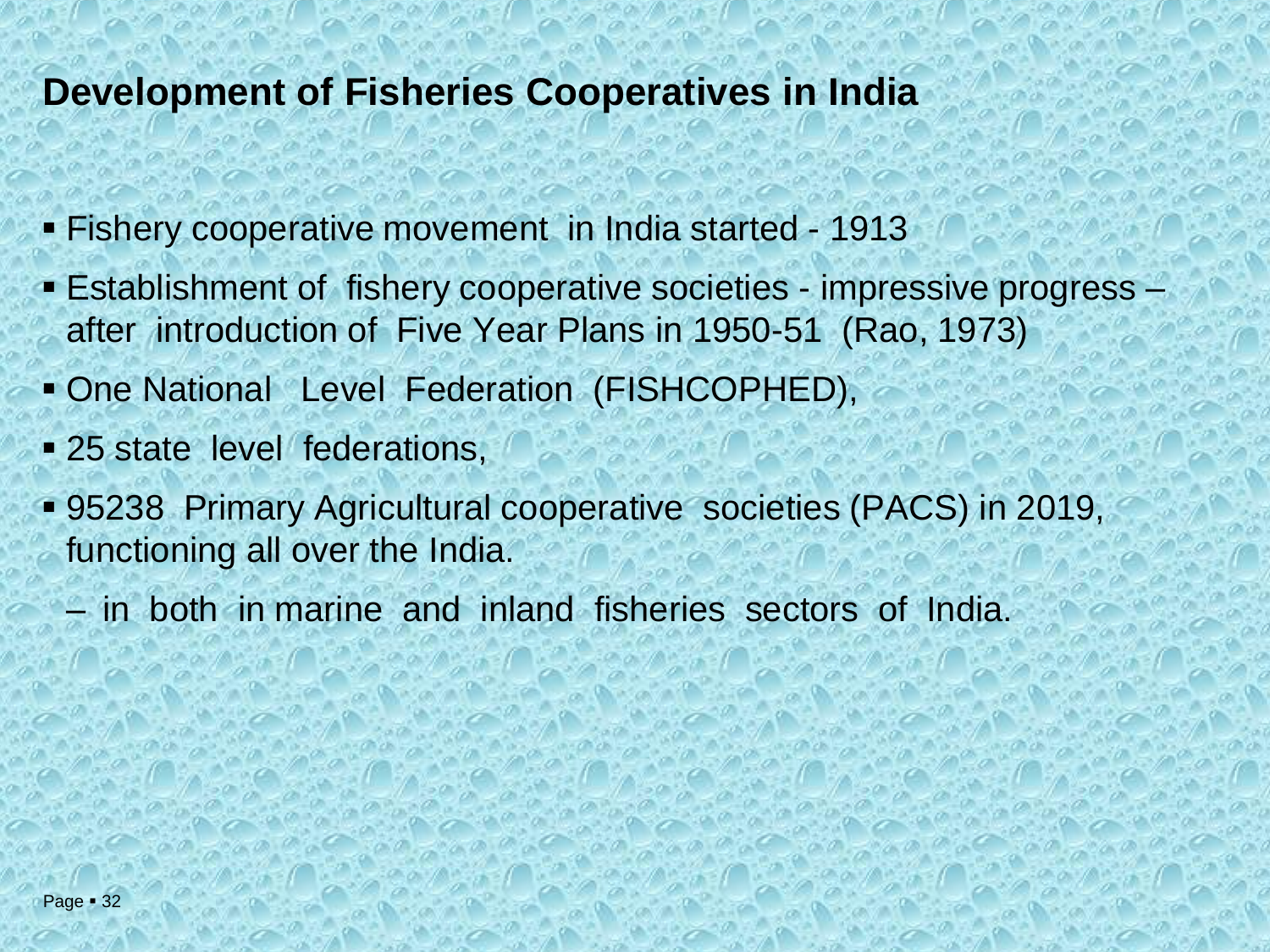## **Development of Fisheries Cooperatives in India**

▪NCDC - promoting and developing fisheries cooperatives – Act amendment in 1974 to cover fisheries within its purview.

▪Corporation has formulated specific schemes and pattern of assistance for enabling the fishery cooperatives to take -up activities relating to production, processing, storage, marketing etc.

**Assistance is provided to fishermen cooperatives on** liberal terms treating the activity as weaker section programme.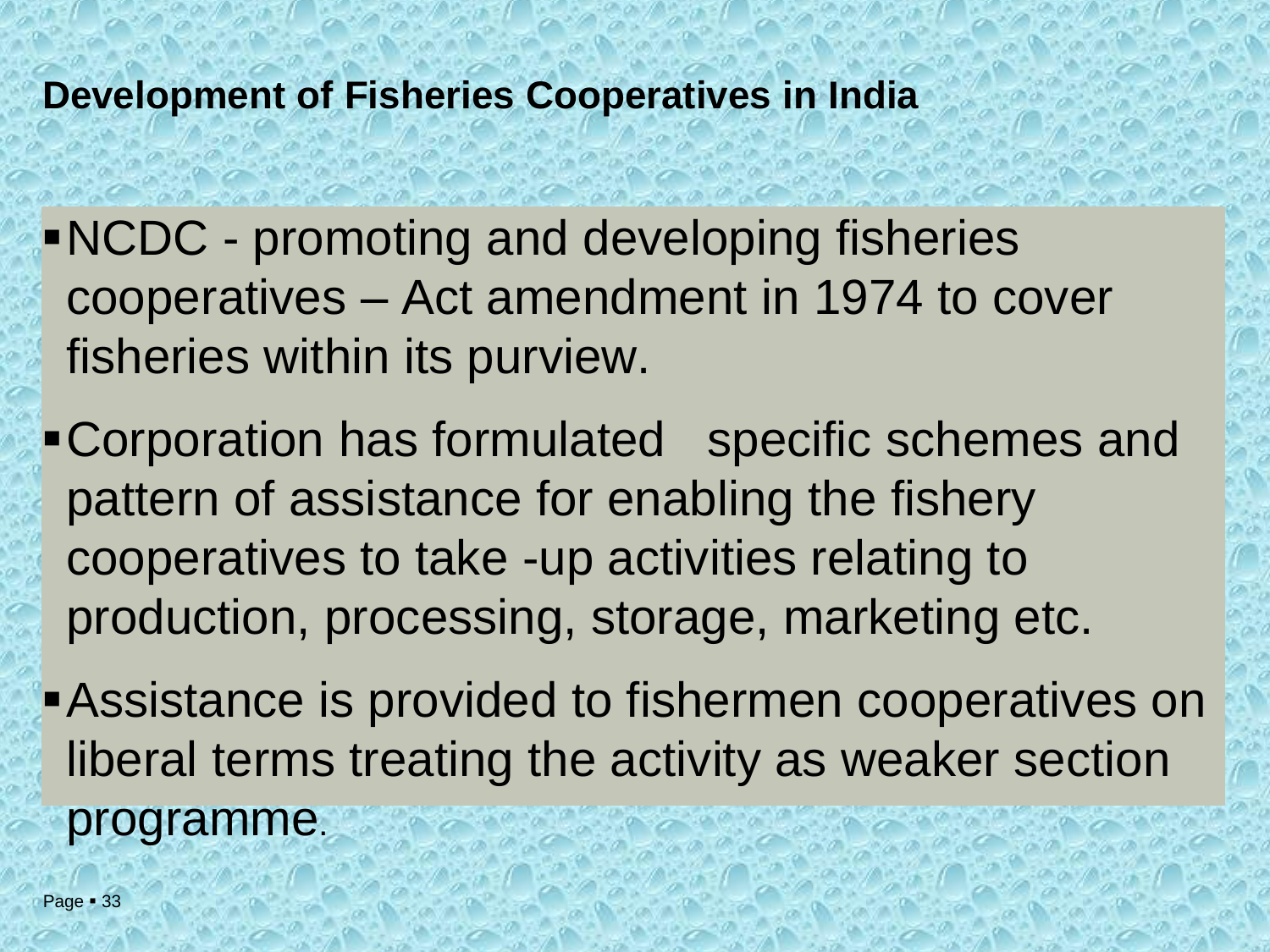### **MANAGERIAL ASPECTS OF COOPERATIVE SOCIETIES**

- There are three basic and critical components in a cooperative institution. These are: Members; Board of Directors/Managing Committee; and the Operating Manager/ functional management.
- **According to the by-laws voluntarily adopted by the** members in their general assembly meeting rights and duties for each of them have been outlined.
- ▪These are generally the following: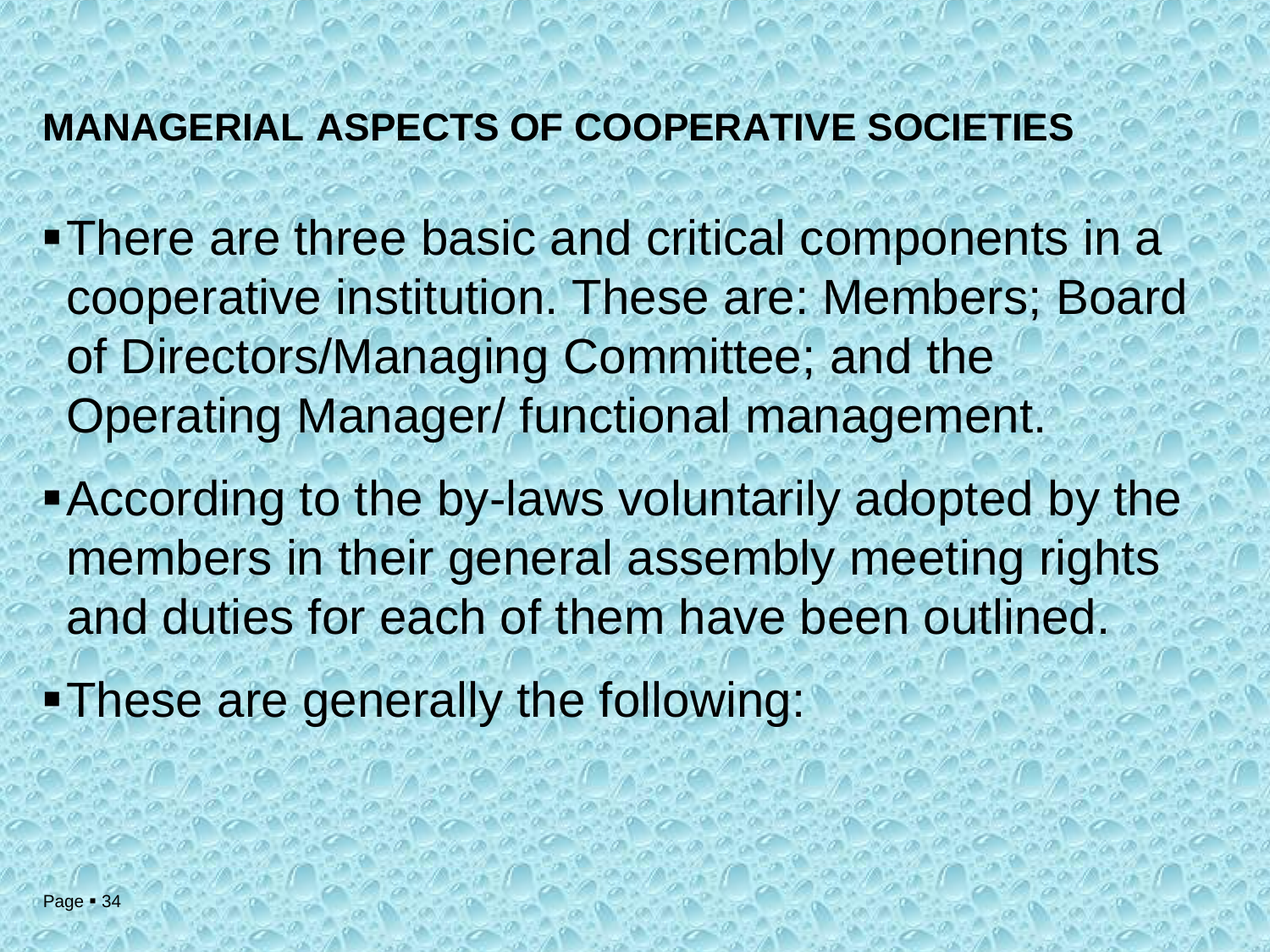## **MANAGERIAL ASPECTS OF COOPERATIVES - MEMBERS**

## **POWERS**

- **E-Governance [Elections &** Selections]
- **-** -Decision-making
- **-Dissolve or Merge Cooperative**

## **RESPONSIBILITIES**

- **Providing necessary capital**
- ▪Controlling the cooperative
- -Patronising the cooperative
- **- Assuming Business risks**
- **Paying operating costs**
- -Keeping informed
- **.** -Maintaining the cooperative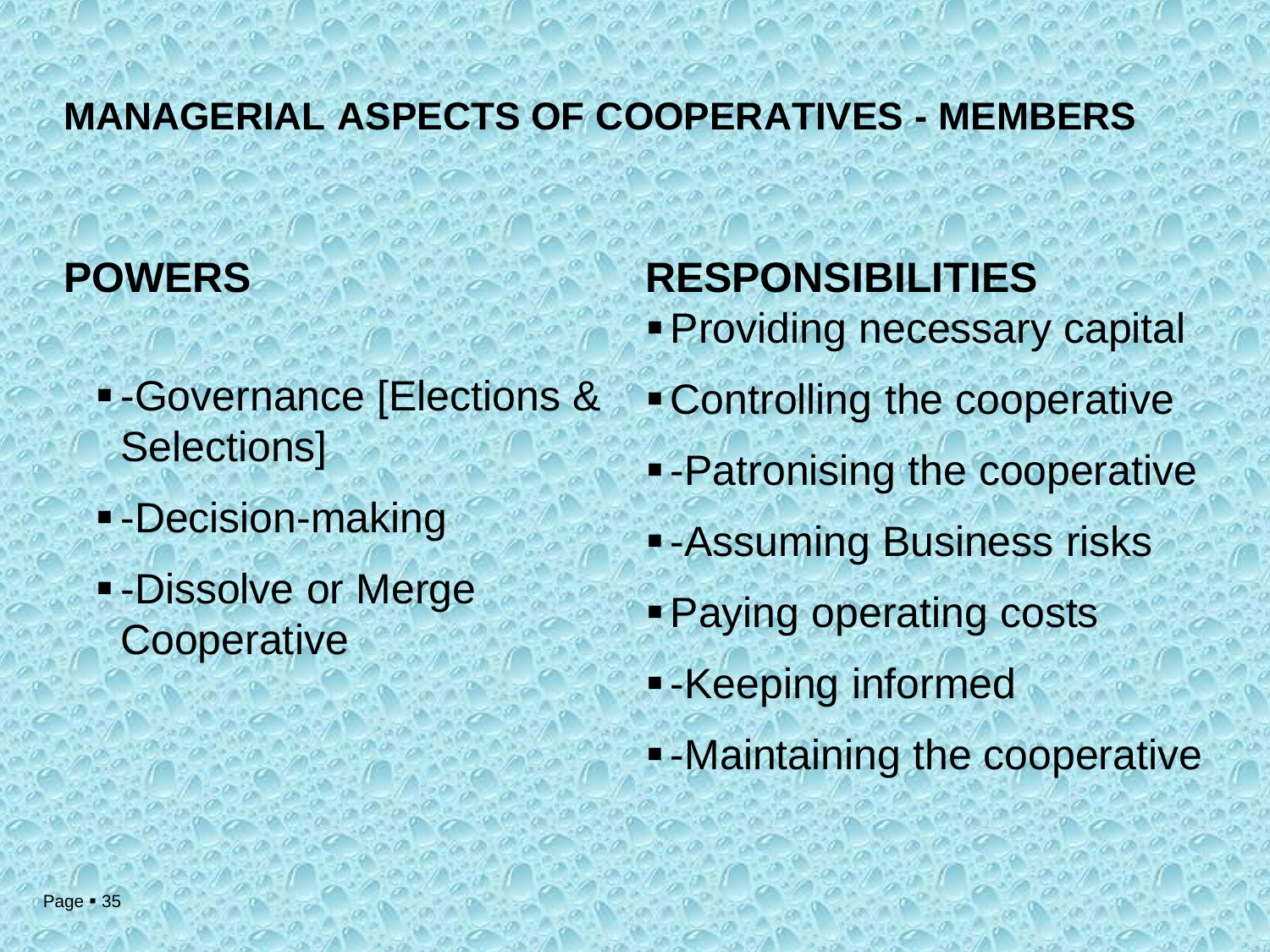## **MANAGERIAL ASPECTS OF COOPERATIVES – Board of Directors**

## **Powers**

- -Membership Matters, Shares management
- -Financial reports
- -Suggesting changes in by-laws
- -Corporate seal
- -Borrow money
- -Supply, marketing credit and other services management
- **-** -Recruitment, dismissals

## **Responsibilities**

- -Moral and legal responsibilities
- **-Strong interaction with operating** manager
- **-Provision of services to members**
- -Cooperative/Member Risk management
- -No preference to Directors
- -No credit to Directors
- **E**-Directors to have no financial interest in cooperative
- -Remain continuously informed and trained.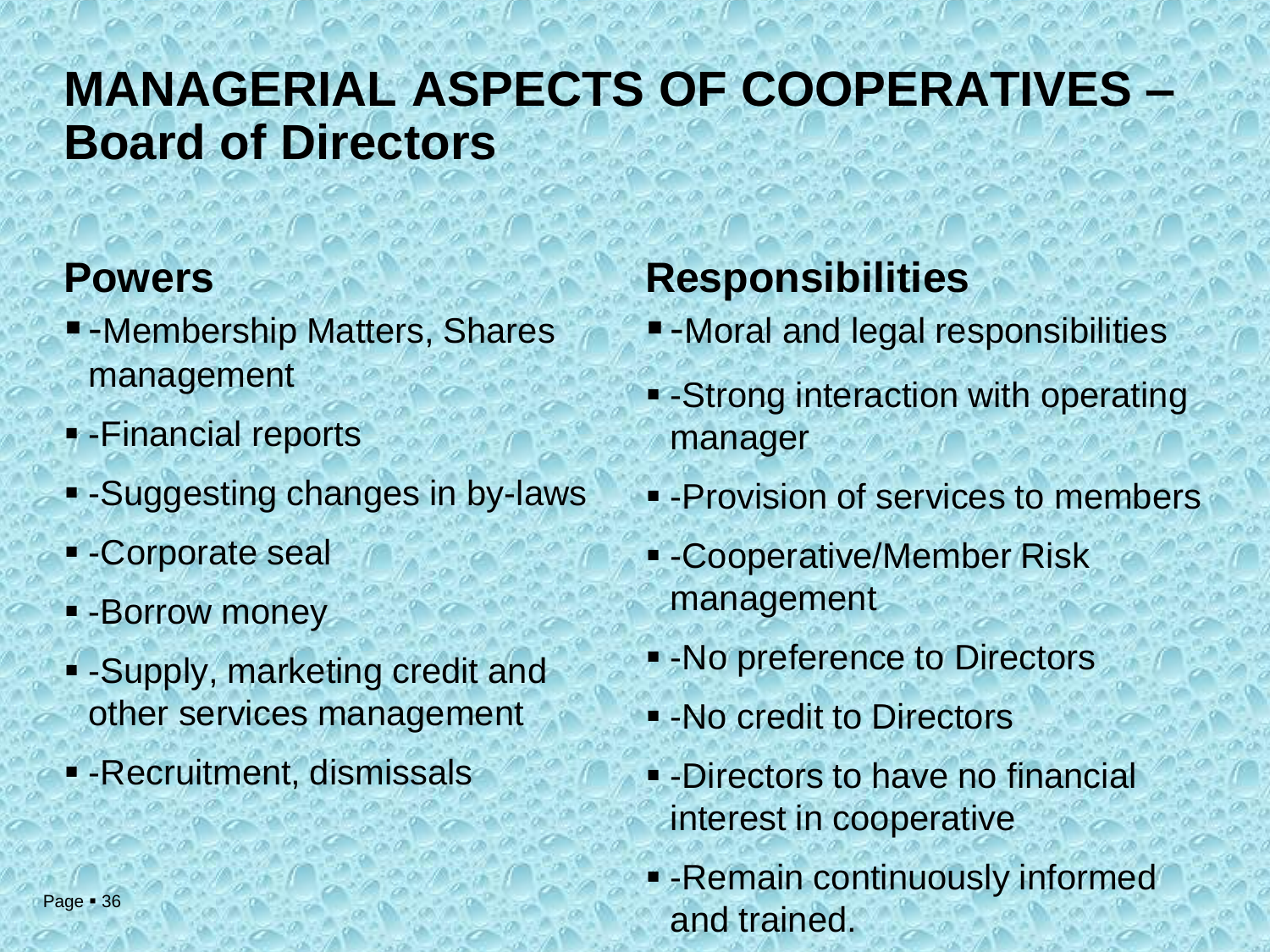## **WHY COOPERATIVES FAIL OR THRIVE? Reasons for Failure of Cooperatives**

- -Poor selection of directors, especially those who fail to support their cooperative;
- -Members who join but never use their cooperative and bypass it for a small gain elsewhere;
- -Members who use cooperatives but fail to take responsibility.
- -Every member should have an equal opportunity to be president of the cooperative; But it is not happening in many places.
- -Members who never ask questions and who let a few persons make policy;
- -Members who do not attend annual meetings;
- -Directors who fail to attend Board meeting and take unanimous decisions;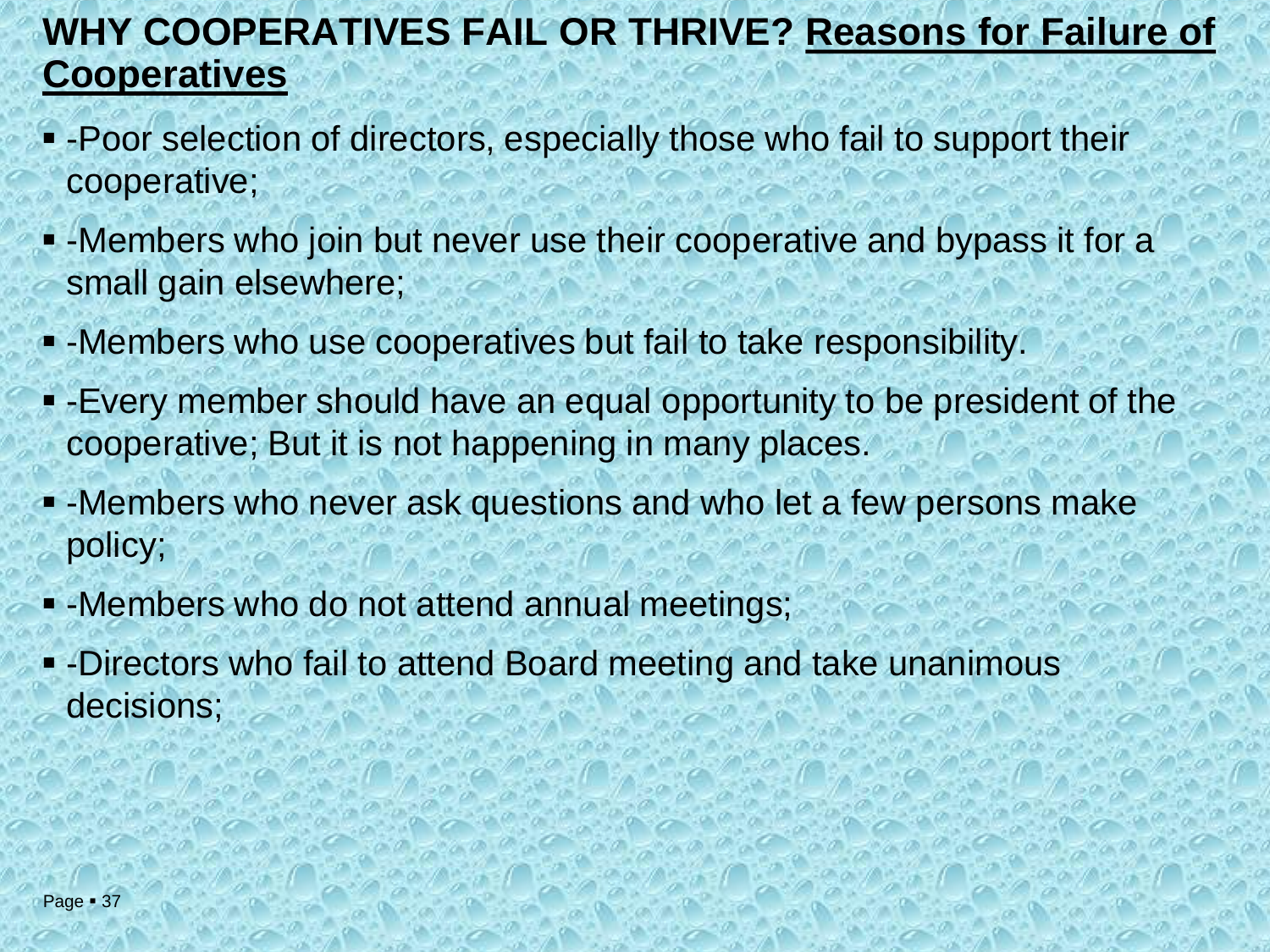## **WHY COOPERATIVES FAIL OR THRIVE? Reasons for Failure of Cooperatives**

- **Directors who fail to attend Board meeting and take unanimous decisions;**
- -Lack of consistent membership education about the problems cooperative faces;
- -Not supporting the cooperative with enough money [risk capital] to get the job done;
- -Low-cost management it is the most expensive item for a cooperative; (High priced management is usually the least expensive item)
- -Not closely watching the formation of cliques and special interest groups;
- -Concealing facts about a cooperative;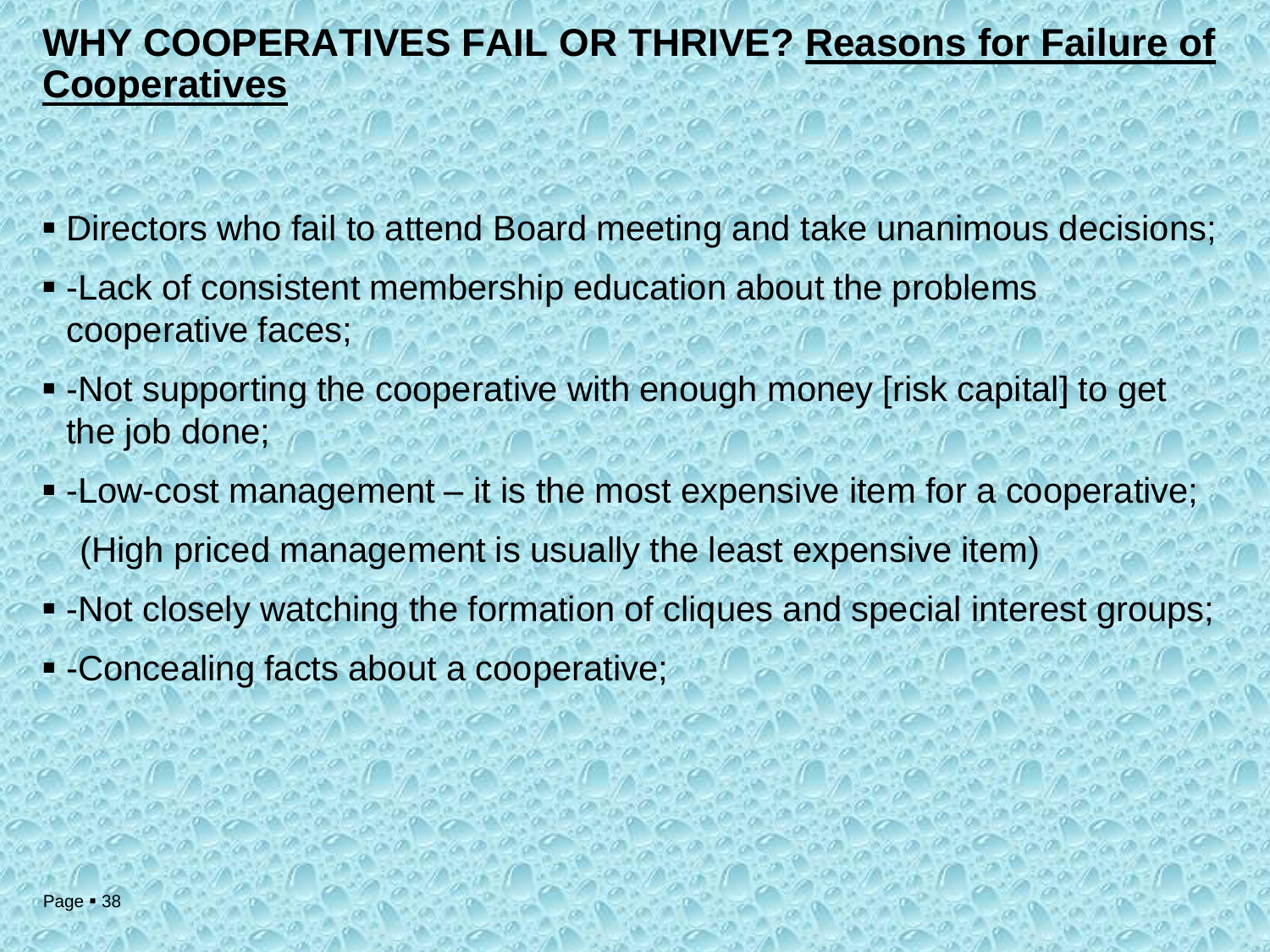## **WHY COOPERATIVES FAIL OR THRIVE? Reasons for Failure of Cooperatives**

- -Errors in financial policy, such as over-extension of credit, too little capital;
- **Poor accounting records, delayed Audit Reports, non-compliance of** reports;
- -Lack of financially sound, systematic programme for reimbursement of equity;
- **-** Errors in educational and social work failure to develop member loyalty;
- -Management errors, such as dishonesty, ineffective management, incompetent directors, nepotism, poorly conducted meetings, admittance of disloyal and dissatisfied members.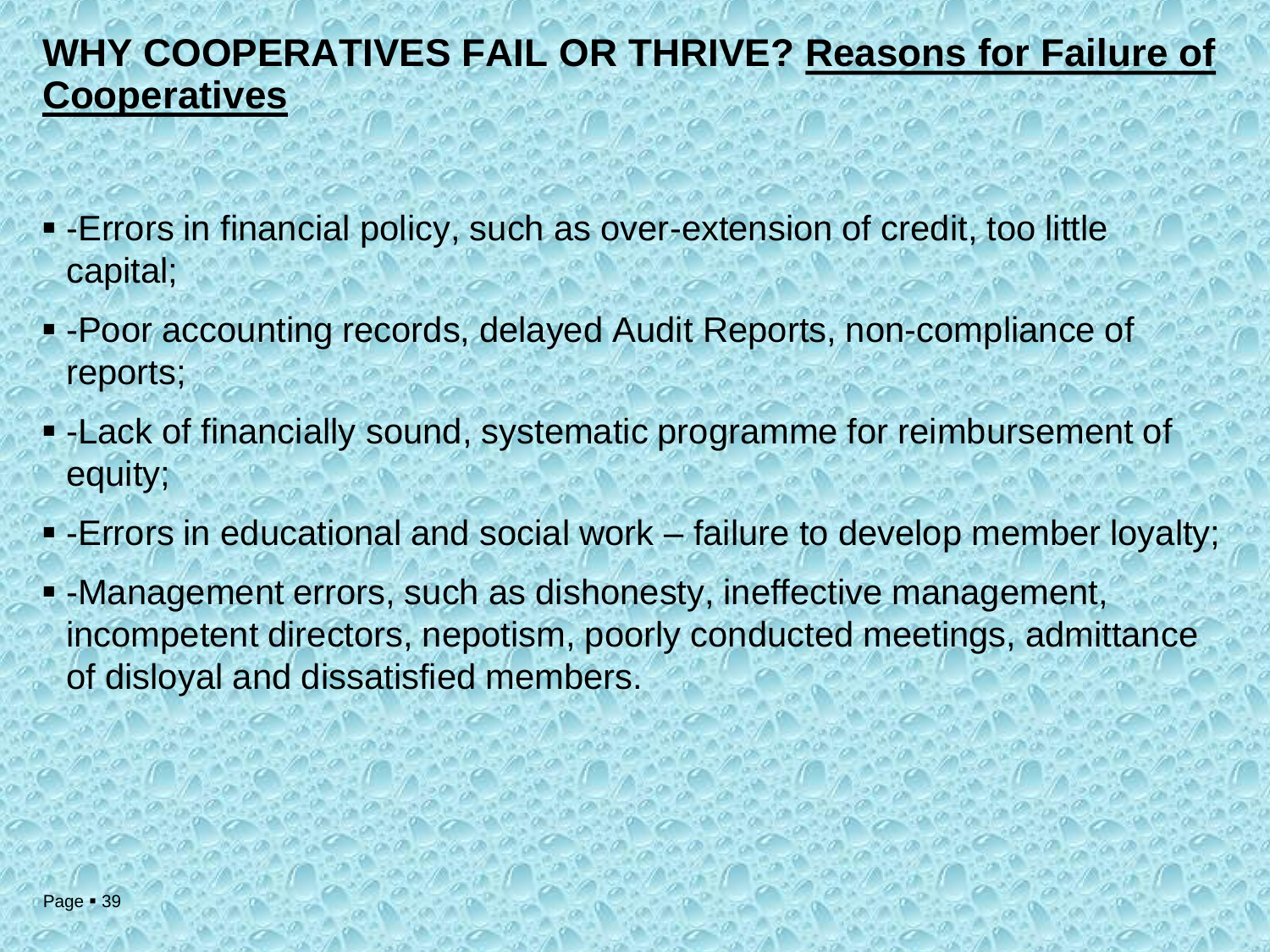## **COOPERATIVE STRUCTURE**

- **E** With the National Federation of Fishermen's Cooperatives (FISHCOOPFED), at top of the Cooperative structure, there are 17 Federations at the State level, 108 Central Societies at the district & regional levels and over 11,000 Primary fishermen cooperative societies.
- **EXT** Membership of primary societies is around 11.39 lakhs covering about 21% of active fishermen in the country.
- **Presently, the cooperative structure differs from state to state. While** Kerala has got a two tier structure (primary and apex), Maharashtra has 4 levels viz, village, district, regional and apex. Consensus is gradually emerging to develop three tire structure viz. primaries at the village level, central societies at the district level and state federations at the apex level.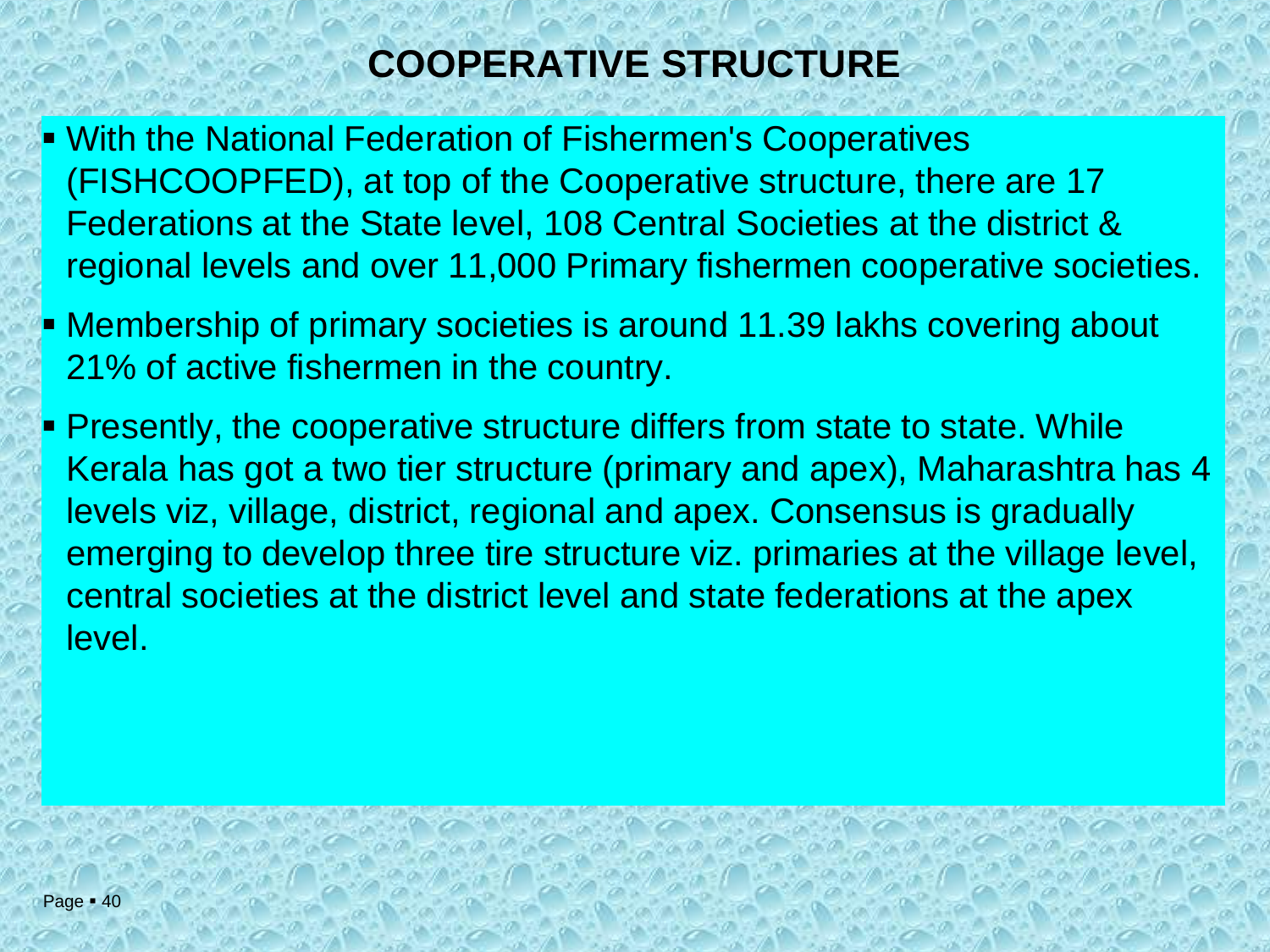▪Fishery co-operatives follow the **three-tier pattern,** though in some states it is two-tier. The tiers are -(A) **Primary Co-operative** for a village or group of villages, at primary level; (B) **District or Regional Federation** between the Apex Body and Primary Co-operative; and (C) **State level Co-operative Federation** as the Apex Body.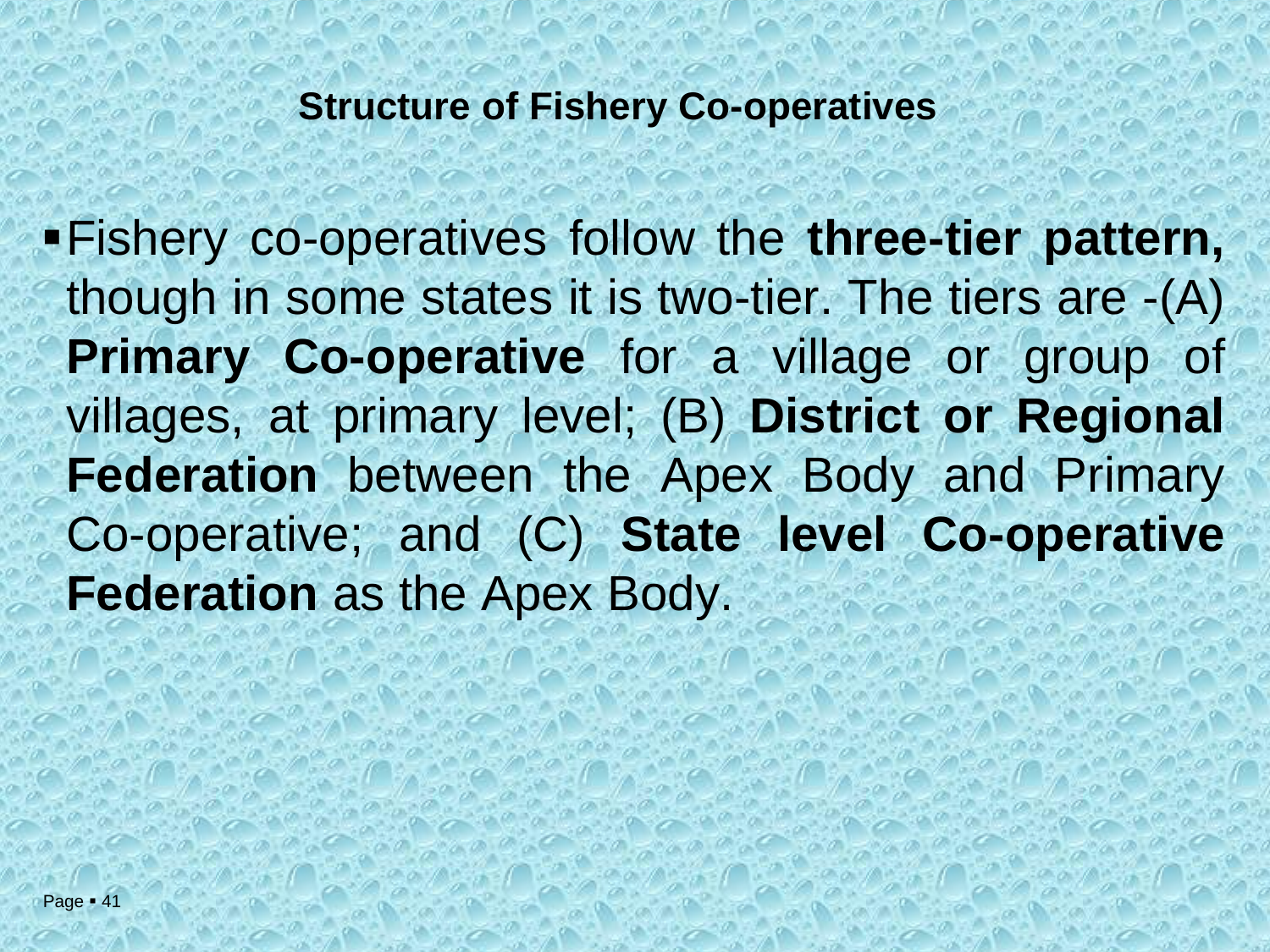### **Structure of fishery cooperatives – Primary Fishermen Cooperatives**

- ▪Good working fishermen primary societies combine in them a **number of functions** viz.
- **Example 2** advancement of credit for development of fisheries,
- **Fish culture**
- supply of fishing and household requisites,
- **Example 1** establishment of ice-plants, cold storages,
- **. transport and marketing of fish, members' education,**
- supervising, utilization of loans and
- **Extension programmes in collaboration with other concerned** agencies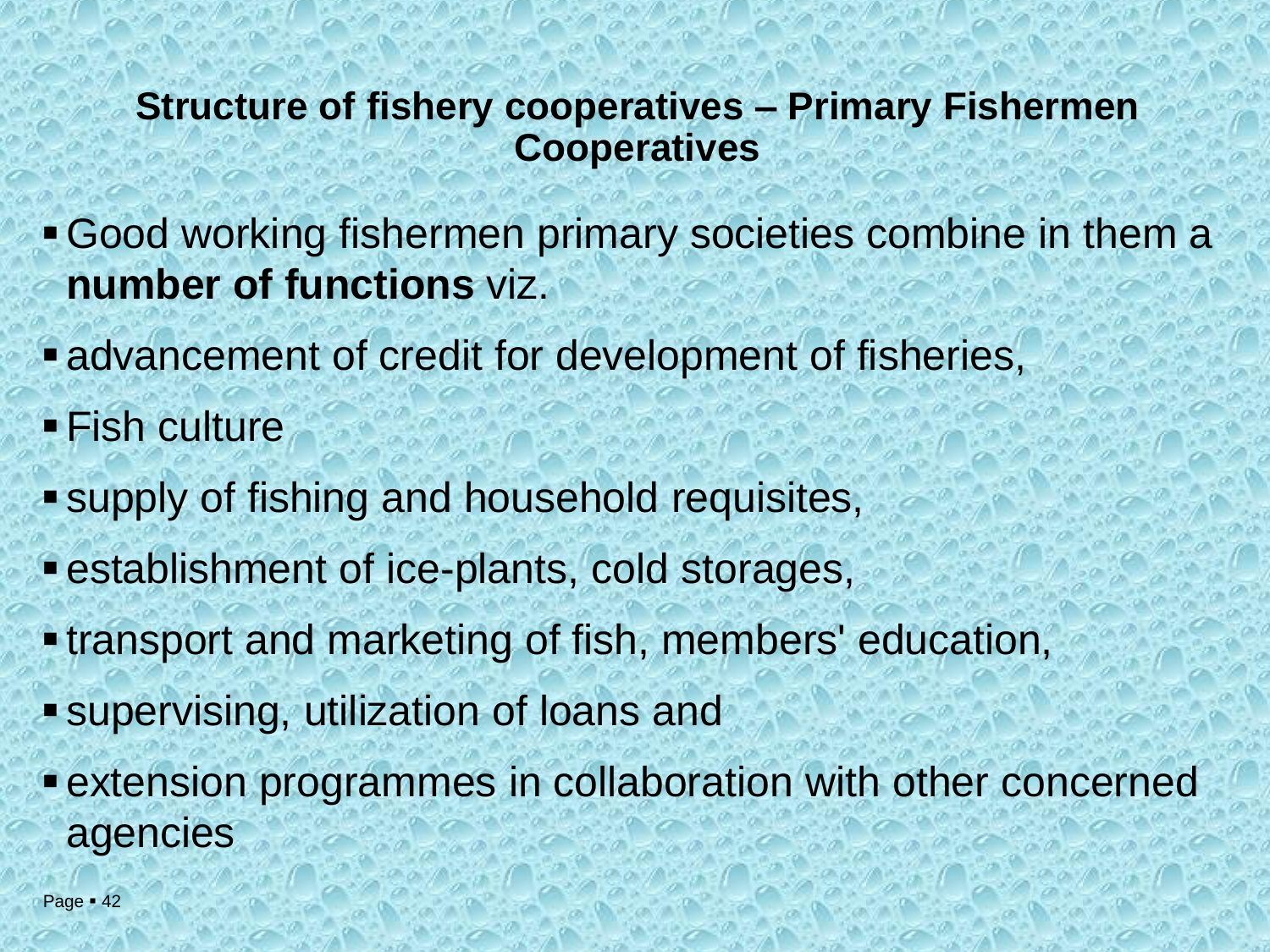### **Structure of Fishery Coop – District / Regional Fishermen Coop(Federation)**

- **. This federation acts as an intermediate agency** between the Apex Body and the Primary Co-operatives. They provide assistance to the members and primary co-operatives with regard to provision of supplies, preservation, transportation, marketing and processing
- ▪These societies are organized at **district level** only. In fact, there should be federation of fishermen societies in every district having sizeable number of marine and inland fishers. These federations should be organizations having only primary fishermen societies as their members. No individual should be admitted by them (even as nominal members).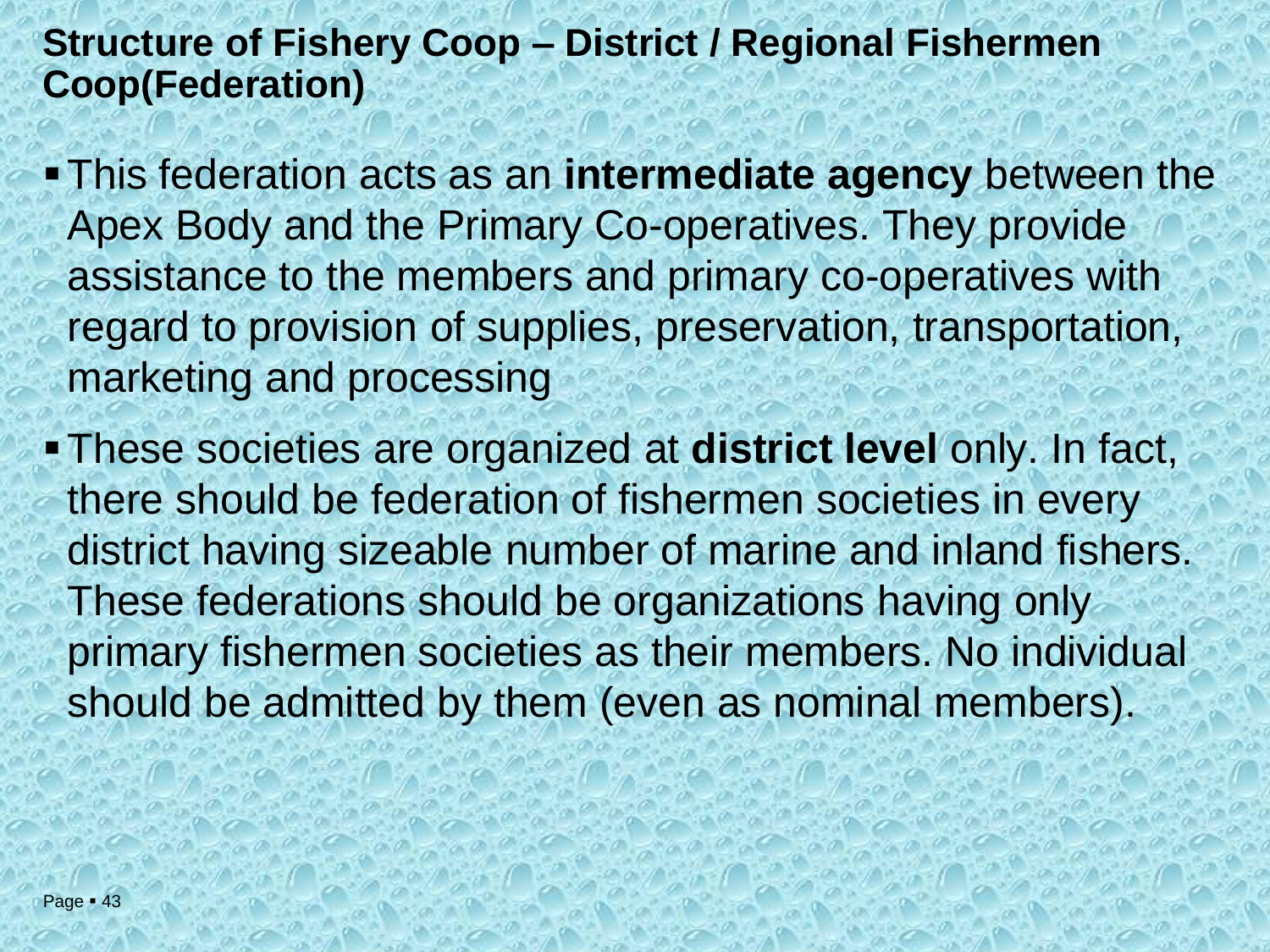### **Structure of Fishery Coop – District / Regional Fishermen Coop(Federation)**

▪The objective of these federations should be to **coordinate the activities of the affiliated primary societies** and render them all necessary assistance in the development and exploitation of the fisheries held by them.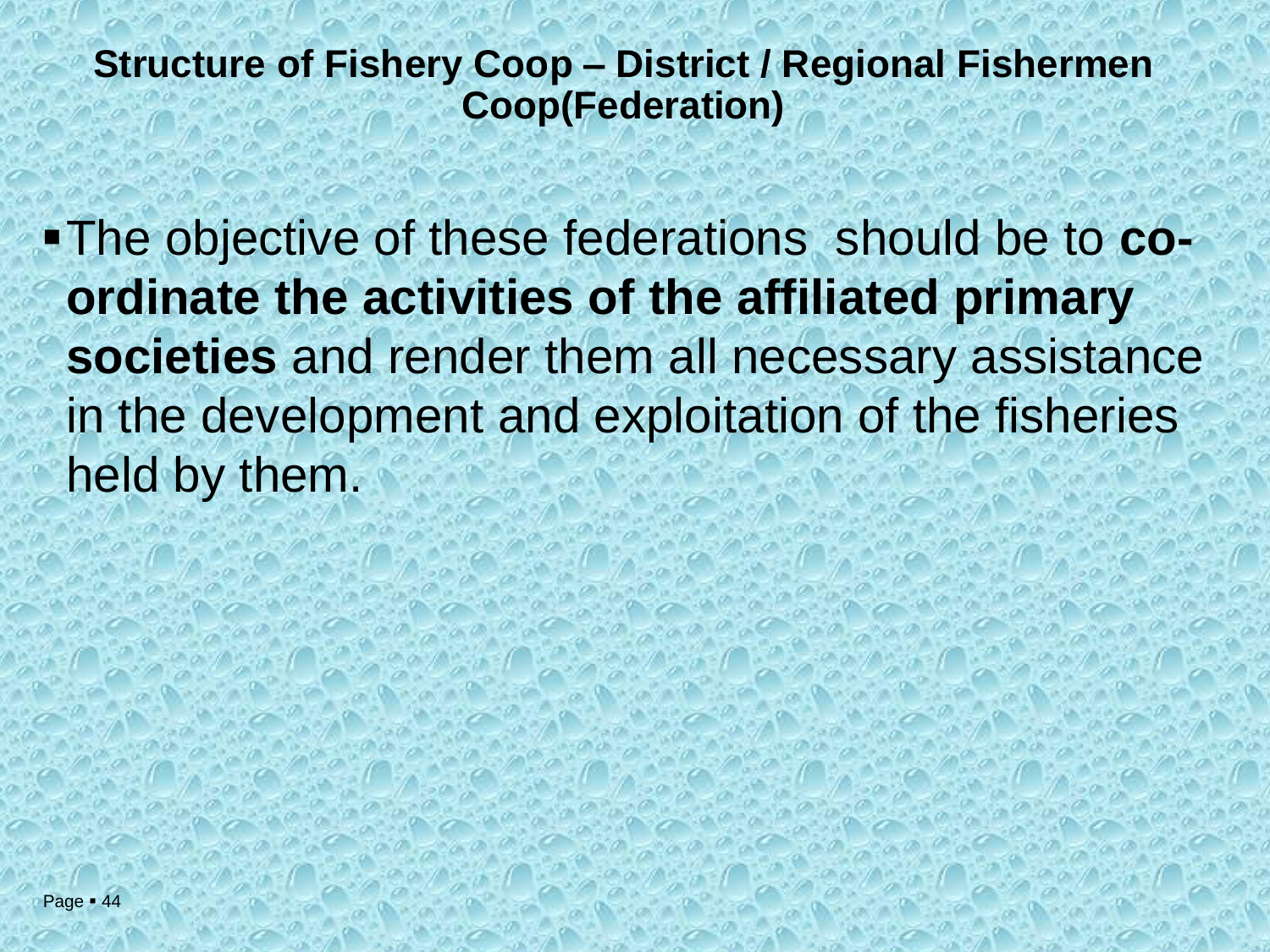#### **Structure of Fishery Coop – State Level federation**

- **The apex body should be considered as the most important unit** in the fishery co-operatives structure because of its location, size, capacity to command resources of men, money, material and market
- **.** It should be organised in each of the states having coastal/inland fisheries. The object of these federations would be to serve as **vital link between the entire fishermen's co-operative sector on the one hand and the State Government and concerned semi-government organizations on the other.**
- $\frac{1}{2}$ by them. ▪ They should also provide **liaison between the fisheries co-operatives and the rest of the co-operative sector** in the state as well as the concerned commercial and trading organizations. These federations should in consultation with the State Government **frame policies and give policy guidance** to the structure below. They could also take up some **residuary business operations** and **give technical guidance** in matters like culturing of fish, establishment of cold store, freezing facilities, boat building/repair facilities. They may **undertake interstate trade** and **export business**. **Training and educational work** may also be taken up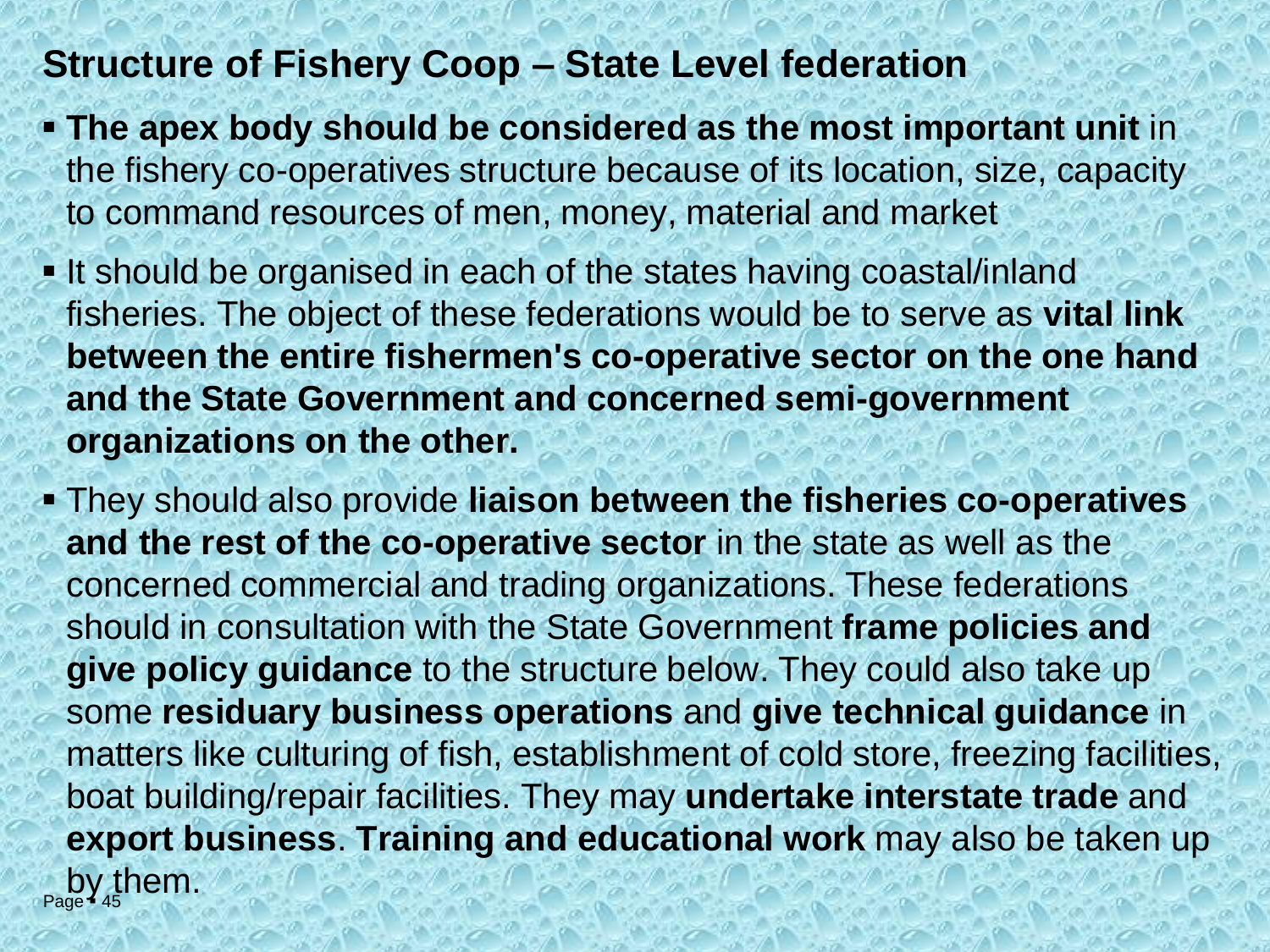### **Structure of Fishery Coop – State Level federation**

- The State Level Federation has to function as a **mouth -piece** of the entire structure in regard to the policies pertaining to organization and development of fishery sector on co-operatives. This function, would do well vis-a-vis the official and non official areas concerned with fishery industries. Internally, the federation should act as a **balancing centre**, both for business and development.
- **Thus it would help in reallocation of resources** of men, money, material and development of marketing and processing (including canning utilization of by products export etc.) can be planned on most modem lines by apex federation. In recent years vast potential for **fishing and fish-products export** has been increased for this country and the federation should be enabled to exploit these avenues for the benefit of fishermen at the primary level as also to contribute their might to earning foreign exchange for the country.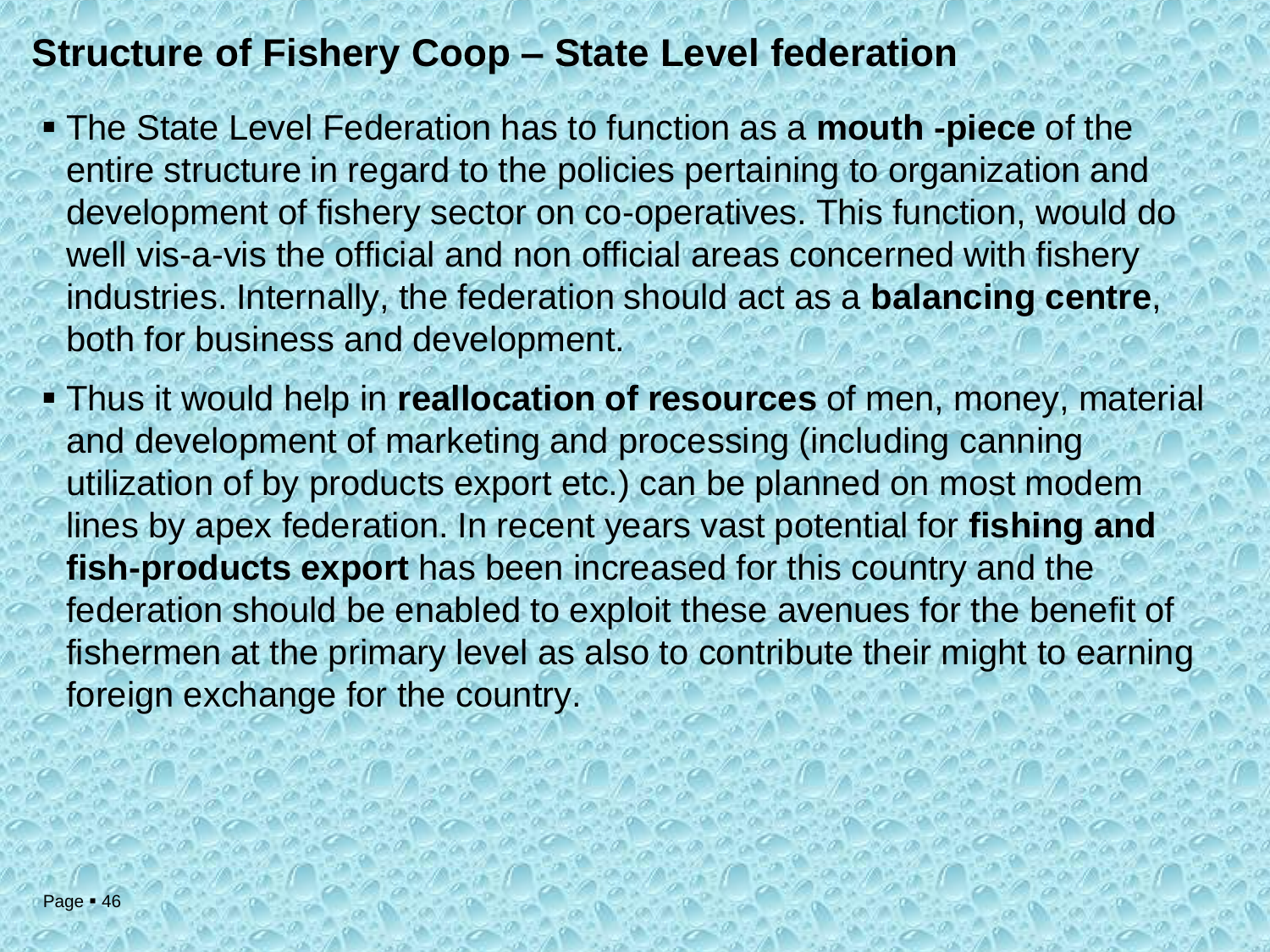## **Structure of Fishery Coop – National federation**

- The objective of the **national federation is to facilitate, coordinate and promote fishing industry in the country through co-operatives** and for this purpose to promote and undertake activities like
- **. inter-state and export trade,**
- supply of fishing vessels, storage, transport, processing of fish,
- *E* insurance business,
- **.** training and education, consultancy work, advancement of loans etc.
- . Its byelaws provide for a wide range of activities. It has, however, to be selective in taking; up activities for actual implementation. The federation also undertakes to provide expert services for planning project preparation, monitoring, guidance etc.

▪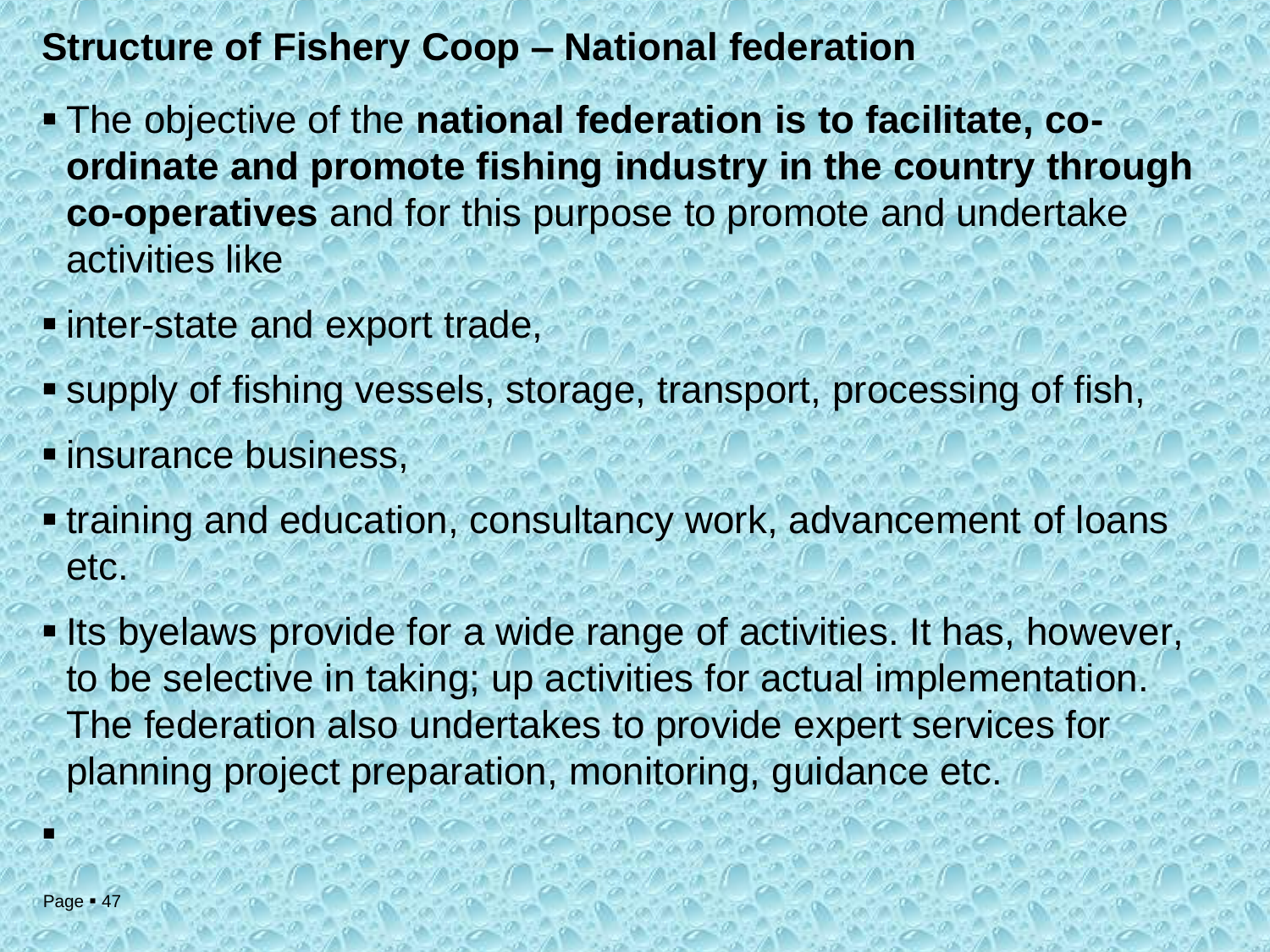#### **NATIONAL FEDERATION OF FISHERMEN'S COOPERATIVES LTD. (FISHCOPFED)**

- ▪The National Federation of Fishermen's Cooperatives Ltd. (FISHCOPFED) is a national level federation of fisheries cooperatives and the apex institution of Indian Fisheries Cooperative Movement.
- **. Its motto is to promote and develop the fishery cooperative** movement in India, to educate, guide and assist fishers in their efforts to build up and expand the fishery cooperative sector and serve as an exponent of cooperative opinion in accordance with cooperative principles.
- **. It was established in 1980 as All India Federation of** Fishermen Cooperatives and was rechristened as National Federation of Fishermen's Cooperatives Ltd. in 1982.